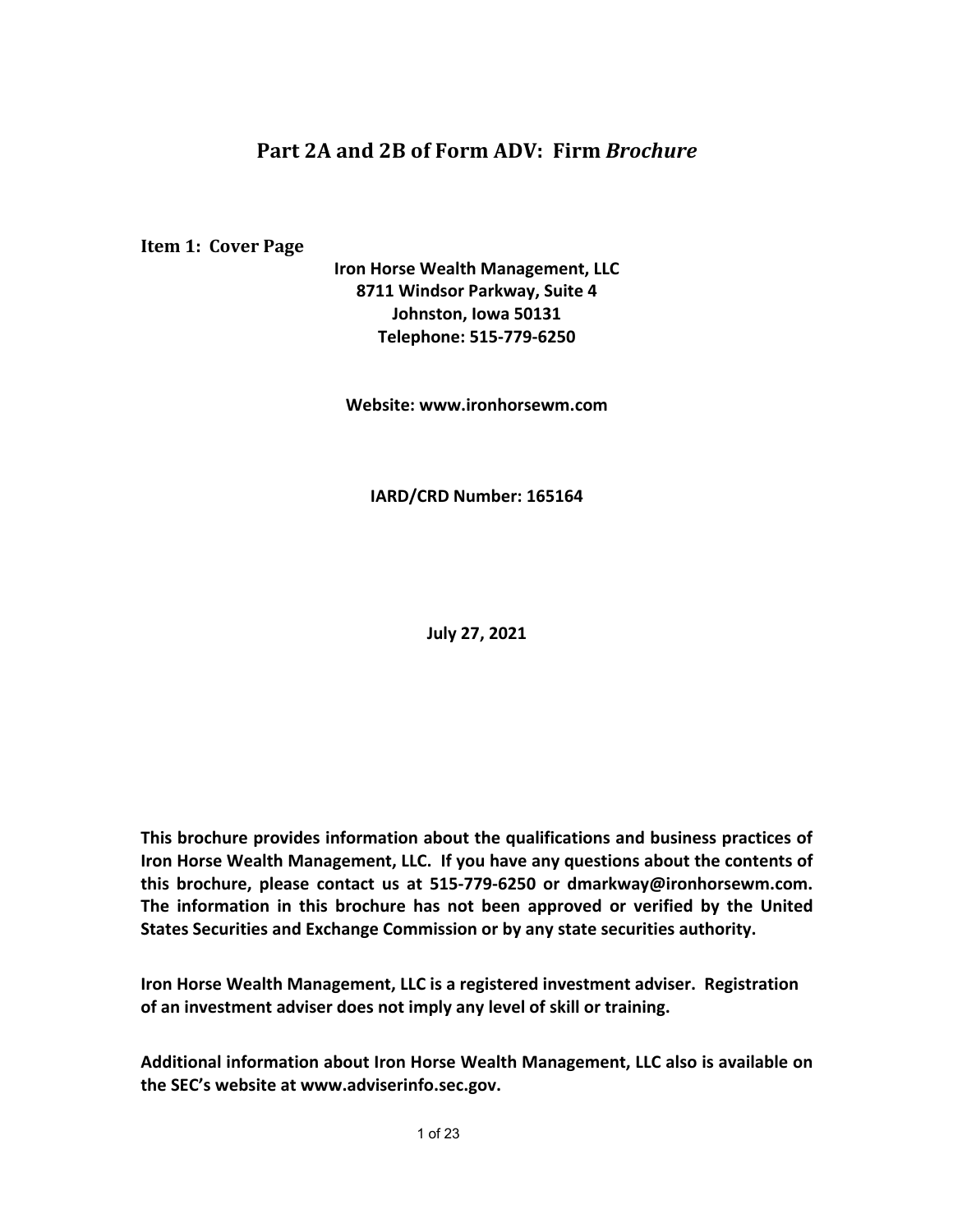# **Item 2: Summary of Material Changes**

There have been no material changes since the March 10, 2021 Form ADV filing on the IARD system.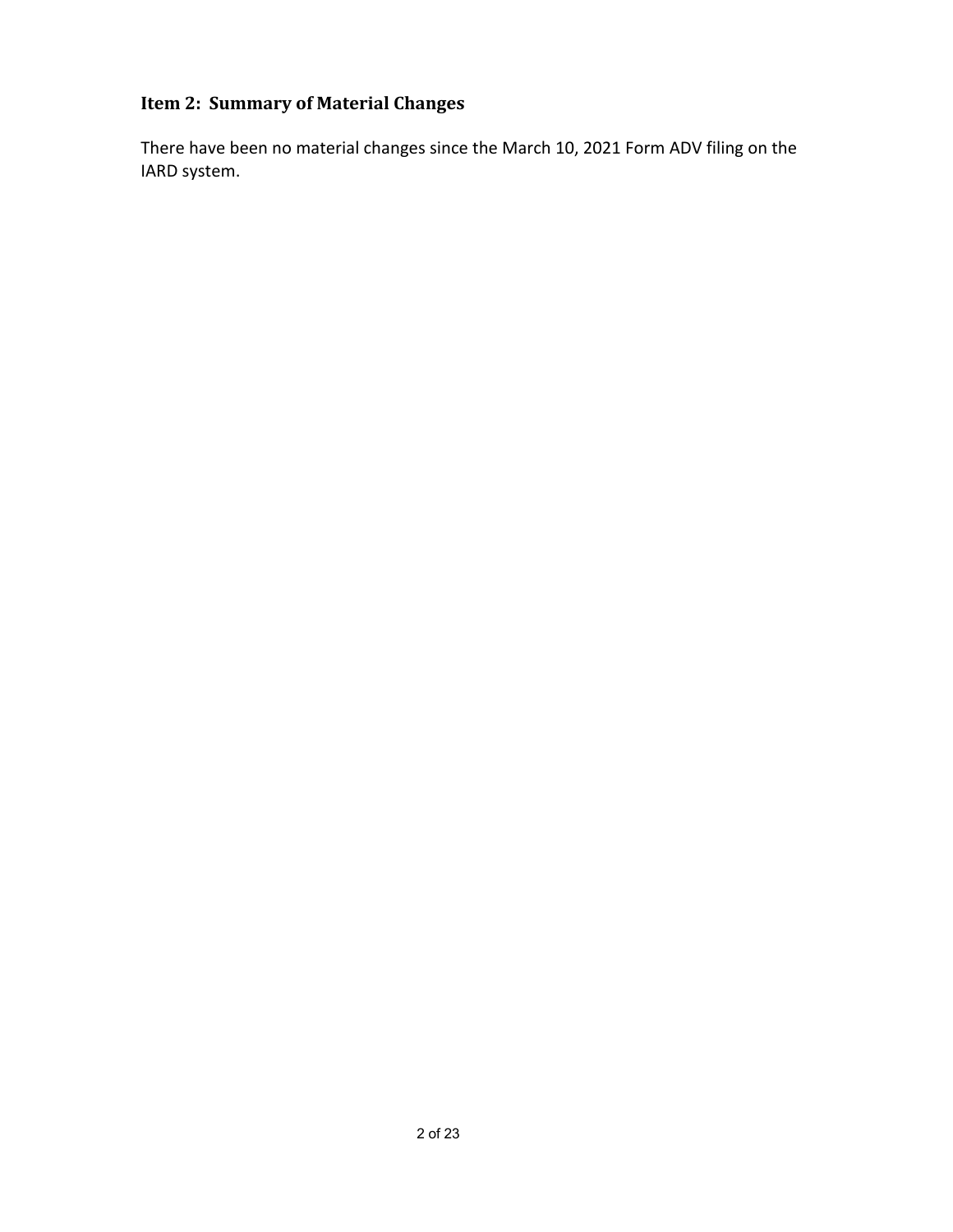## **Item 3: Table of Contents**

### **Table of Contents**

| Item 6: Performance-Based Fees and Side-By-Side Management 6              |  |
|---------------------------------------------------------------------------|--|
|                                                                           |  |
| Item 8: Methods of Analysis, Investment Strategies, and Risk of Loss  6   |  |
|                                                                           |  |
| Item 10: Other Financial Industry Activities and Affiliations  7          |  |
| Item 11: Code of Ethics, Participation or Interest in Client Transactions |  |
|                                                                           |  |
|                                                                           |  |
|                                                                           |  |
| Item 14: Client Referrals and Other Compensation  11                      |  |
|                                                                           |  |
|                                                                           |  |
|                                                                           |  |
|                                                                           |  |
|                                                                           |  |
|                                                                           |  |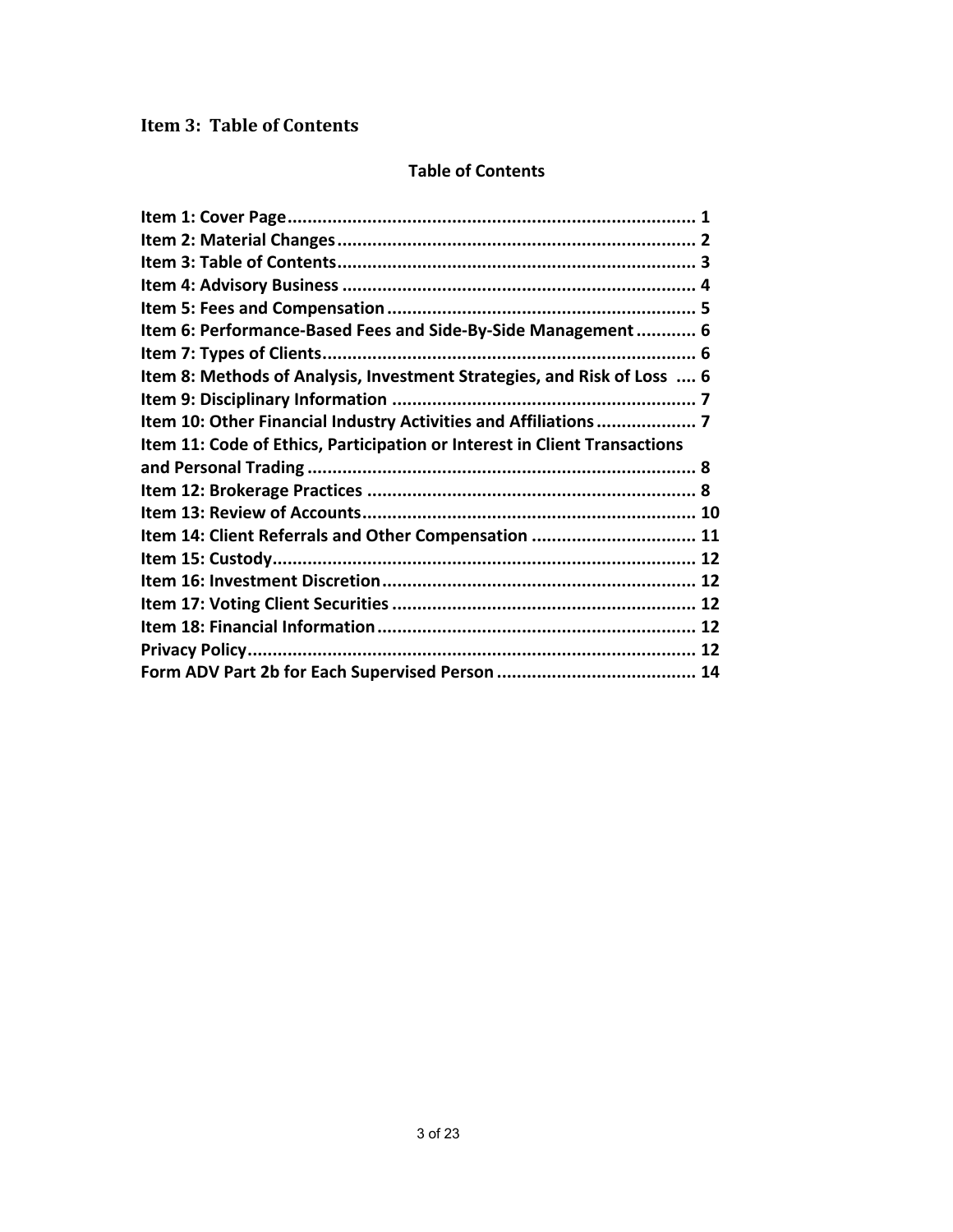### **ITEM 4 Advisory Business**

Iron Horse Wealth Management, LLC ("Iron Horse"), established in 2012, provides investment management services on a fee-only basis. Iron Horse's managing member, Dennis Markway, has been active in the industry since 1995. Iron Horse offers financial planning and personalized investment management services to individuals, retirement and profit-sharing plans, trusts, estates, charitable organizations, and corporations. Iron Horse Wealth is a fiduciary and is required to act in a client's best interest at all times.

Financial planning and investment management services are tailored to meet the needs of each client based upon the client's financial goals, investible assets, tax situation, existing holdings, and preferences. Clients may impose restrictions on investing in certain types of securities as appropriate for their situation.

### **Financial Planning**

Financial planning services include preparing a plan that includes: cash flow management, education planning, retirement planning, investment planning, risk management and insurance planning, tax planning, estate planning and business succession planning (for business owners).

### **Investment Management**

The investment management services involve creating an investment portfolio that is tailored to meet the needs and investment/risk objectives of the client. Subject to any written guidelines, which the client may provide, Iron Horse is granted full discretion and authority to manage the account. Accordingly, Iron Horse is authorized to perform various functions, at the client's expense, without further approval from the client. Such functions include the determination of securities to be purchased/sold, as well as the amount of securities to be purchased/sold. Once the portfolio is constructed, Iron Horse provides continuous supervision and rebalances the portfolio as changes in market conditions and client circumstances may require. It is the client's responsibility to notify Iron Horse of any change in financial status or personal data as it occurs.

### **Consulting Services**

Iron Horse offers consulting related services that may include, but are not limited to, portfolio reviews, investment analysis, and/or asset allocation modeling. Fees associated with such services are based on Iron Horse's hourly rate of \$125. Iron Horse may also perform the contracted services for an agreed upon fixed fee or retainer basis, which is based on an estimate of the number of hours required to complete the contracted services. Under no circumstances will Iron Horse require prepayment of a fee more than six months in advance and in excess of \$1,200.

## **Types of Investments**

Iron Horse typically provides investment advice on mutual fund shares, insurance products (including variable annuities and life insurance) and ETFs (exchange-traded funds). Iron Horse may also provide investment advice on exchange-listed securities, securities traded over-the-counter, foreign issues, certificates of deposit, securities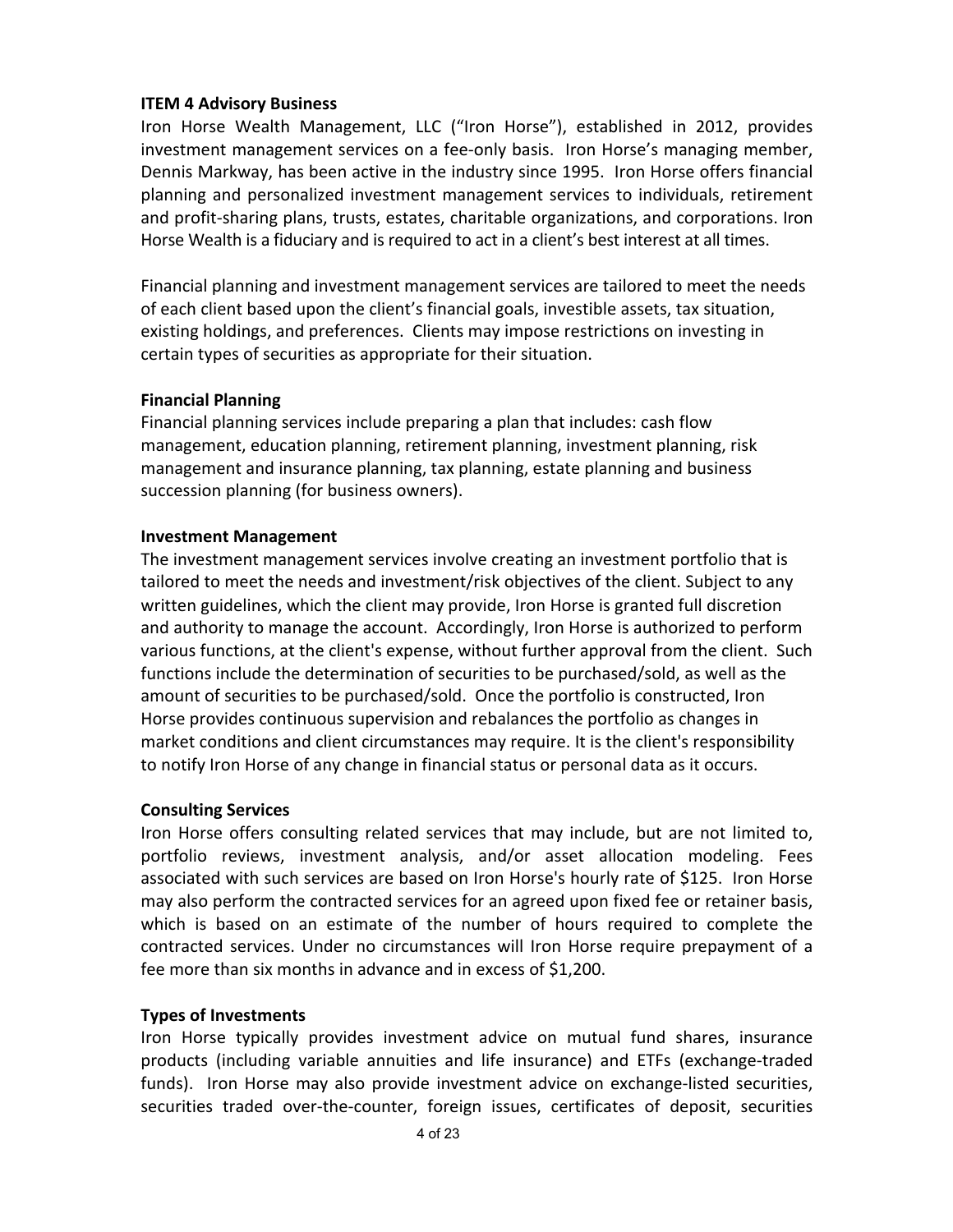option contracts, REITs (real estate investment trusts), oil and gas interests, and any type of investment held in a client's portfolio at the inception of the advisory relationship. This may not be an all-inclusive list.

## **General Information**

All Asset Management Services may be provided on a discretionary or nondiscretionary basis by Iron Horse. Discretion means the trading activity within the Client's account(s) may be entered by Iron Horse without receiving prior authorization for each trade. This discretion is authorized by the Client in writing (upon signing the specific Investment Management Agreement) and may be revoked at any time by submitting a written request to Iron Horse. Iron Horse has a total of \$210,054,651 as discretionary assets under management as of December 31, 2020. Assets are managed on a discretionary basis unless the client prefers otherwise and Iron Horse agrees on a non-discretionary arrangement. The Client will receive confirmations and statements showing all trading activity in the account(s).

Iron Horse does not participate in a wrap program.

### **ITEM 5 Fees and Compensation**

### **Financial Planning and Consulting Services**

Iron Horse will charge a flat hourly rate of \$125 per hour for financial planning and consulting services. Under no circumstances will Iron Horse require prepayment of a fee more than six months in advance and in excess of \$1,200.

### **Investment Management Services**

On an annualized basis, Iron Horse's current fees for portfolio management services will not exceed 1.50% of the assets under management. All fees are negotiable and there are no account minimums.

## **Payment of Fees and Brokerage Costs**

Clients' assets are held with a qualified custodian that maintains those funds and securities in a separate account for each client under that client's name. The fee for portfolio management services is billed quarterly in arrears based on the market value of the assets on the last day of the quarter unless the client makes withdrawals from or additions to their account in which case the fee will be billed based on the market value of the assets on the last day of the quarter plus the total amount of client withdrawals/additions occurring in that quarter prorated to the day such transaction takes place. Iron Horse will either invoice the client directly for the advisory fees or the qualified custodian holding the clients' funds and securities will debit the client account directly for the advisory fees, the client may choose which method, although Iron Horse prefers to directly debit the fee from the account. Where the client account is debited directly for the advisory fee, the client will provide written authorization permitting the fees to be paid directly from their account held by the qualified custodian. Iron Horse will not have access to client funds for payment of fees without client consent that was provided to the custodian in writing. Further, the qualified custodian agrees to deliver a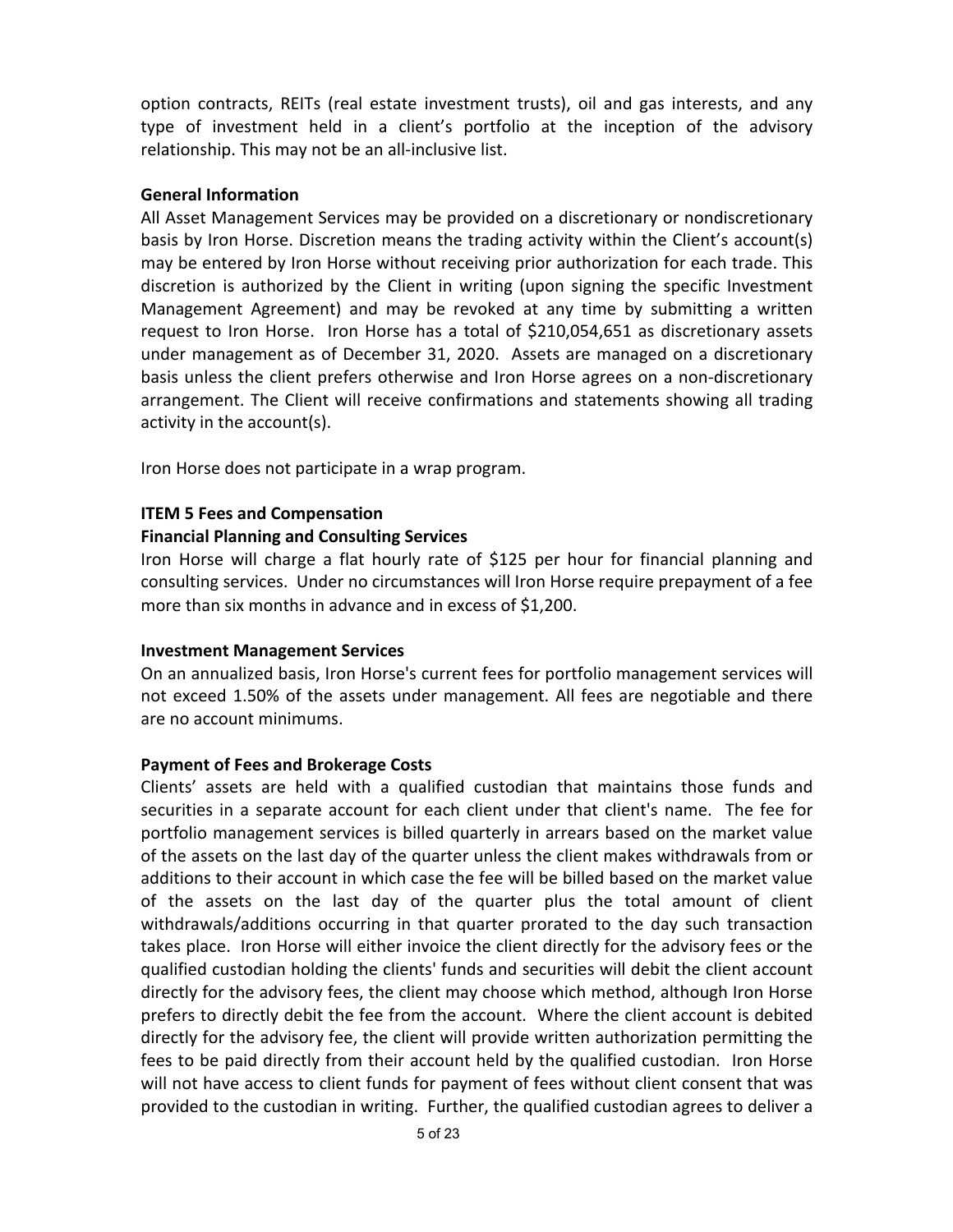quarterly account statement directly to the client. The client is encouraged to review their account statements for accuracy. Iron Horse will receive a duplicate copy of the statement that was delivered to the client. You may contact the custodians used by Iron Horse at either: TD Ameritrade Institutional, 4075 Sorrento Valley Blvd., Suite A, San Diego, CA 92121 or call 888-613-2401 and ask for the Midwest Team, Number 15 for any additional information; Charles Schwab & Co., 2723 E Lincoln Drive, Phoenix, AZ 85016 or call 877-716-0852; and Fidelity at 800-544-6666 or National Financial Services, LLC at 800-800-6890.

As fees are payable in arrears, typically, there will be no reason for Iron Horse to provide a refund. The client, however, will be responsible for any outstanding balance due to Iron Horse for services rendered. Some clients have chosen to pay quarterly in advance and if necessary, a refund would be prorated from the date of termination to the quarter end.

Advice offered by Iron Horse may involve investment in mutual funds. Clients are hereby advised that all fees paid to Iron Horse for investment advisory services are separate and distinct from the fees and expenses charged by mutual funds (described in each fund's prospectus) to their shareholders. These fees will generally include a management fee and other fund expenses. Further, there may be transaction charges involved with purchasing or selling of securities. Iron Horse does not share in any portion of the brokerage fees/transaction charges imposed by the custodian holding the client funds or securities. (See Brokerage Practices) The client should review all fees charged by mutual funds, Iron Horse, and others, so that the total amount of fees to be paid by the client are fully understood. Clients have the option to purchase investment products that Iron Horse recommends through other brokers or agents that are not affiliated with Iron Horse.

In the event of trading errors caused by Iron Horse employees, it is Iron Horse's policy to make its clients whole and to document errors in its trade error file. Any of Iron Horse's created trade errors that result in a net credit will be donated to a charity of Iron Horse's choice, or, if not selected, then a charity of the custodian's choice.

## **ITEM 6 Performance-Based Fees and Side-By-Side Management**

No Iron Horse employee receives Performance-Based fees.

## **ITEM 7 Types of Clients**

Iron Horse manages individuals, retirement and profit sharing plans, corporations, trusts, and estates. There is not a required minimum account size.

## **ITEM 8 Methods of Analysis, Investment Strategies, and Risk of Loss**

Iron Horse typically uses fundamental and technical analysis to assist with investment decisions. The main sources are websites, financial newspapers and magazines, research material prepared by others, and annual reports, prospectuses, and SEC filings.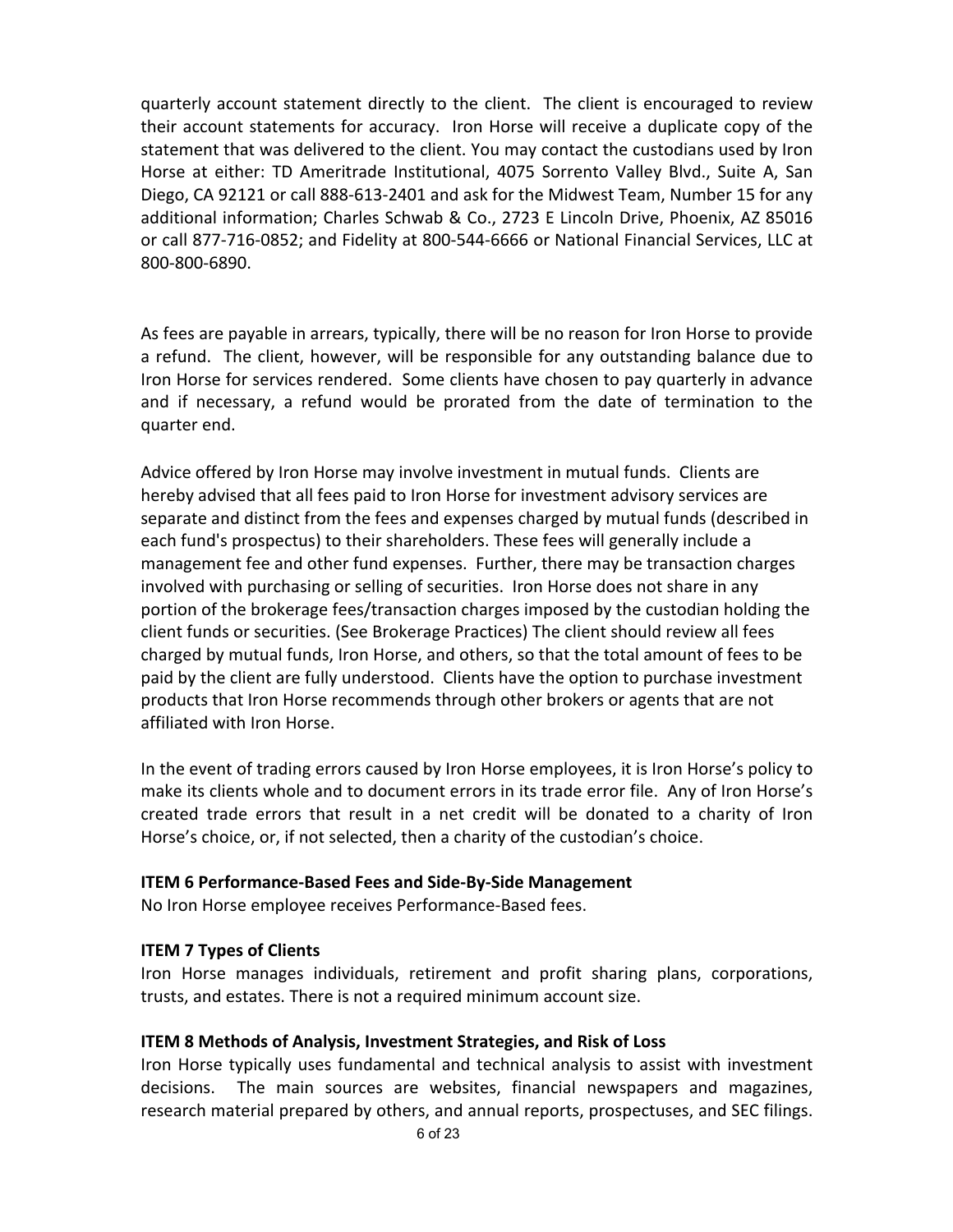The investment strategies used to implement advice include long and short-term purchases, margin transactions, and option writing, including covered options, uncovered options or spreading strategies.

Additionally, Iron Horse may use historical quantitative data on selected assets to determine probable risk/reward factors based on the client objectives and constraints. Iron Horse may create a computerized portfolio model to assist in asset selection and performance analysis of varying relationships between asset classes.

Iron Horse has also established a three member Investment Committee to review, assess and make recommendations for the core model portfolio level decisions. The Investment Committee plans to meet monthly. Investment Adviser Representatives will be making on account level decisions and perform all trading activity.

Iron Horse shall never have custody of any client funds or securities, as the services of a qualified and independent custodian will be utilized for these asset management services. Iron Horse does not represent, warranty, or imply that the services or methods of analysis employed by Iron Horse can or will predict future results, successfully identify market tops or bottoms, or insulate clients from losses due to market corrections or declines. Investing in securities involves a risk of loss that clients should be prepared to bear.

Each client should review the mutual fund prospectus for the specific risks related to each fund that is held in the client's account.

## **ITEM 9 Disciplinary Information**

There are no legal or disciplinary events that are related to Iron Horse's business or the integrity of Iron Horse's management.

## **ITEM 10 Other Financial Industry Activities and Affiliations**

Individuals associated with Iron Horse will provide its investment advisory services. These individuals are appropriately licensed, qualified, and authorized to provide advisory services on behalf of Iron Horse. Such individuals are known as Investment Adviser Representatives.

No Iron Horse employee has a pending application to register as a registered representative, an associated person of a futures commission merchant, a commodity pool operator, or a commodity trading adviser. Iron Horse does not have a pending application to register as a broker-dealer, a futures commission merchant, a commodity pool operator, or a commodity trading adviser.

Iron Horse has arrangements that are material to its advisory business with non-related parties. Although these arrangements are considered material to its business they are not considered "related persons."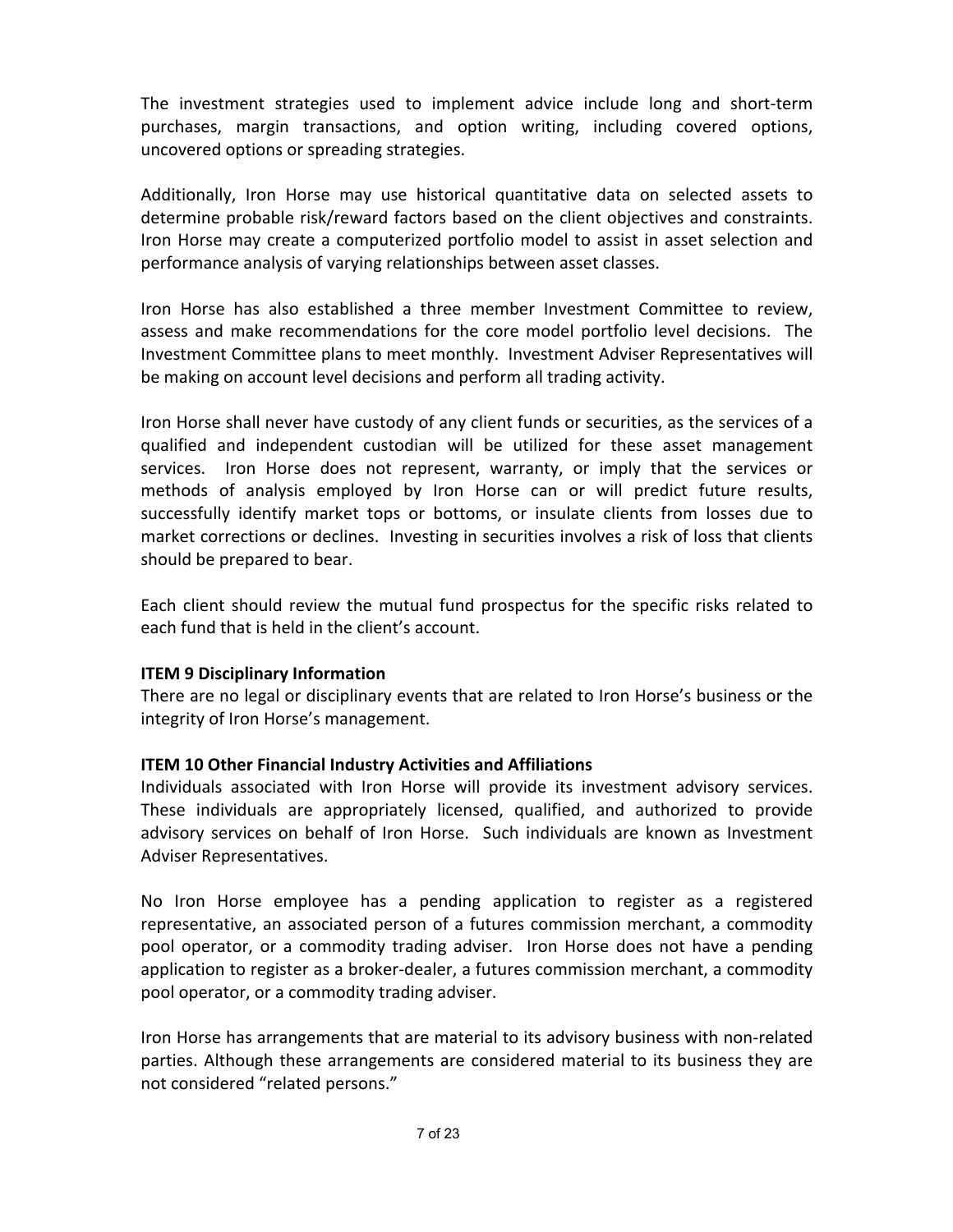## **ITEM 11 Code of Ethics, Participation or Interest in Client Transactions and Personal Trading**

Iron Horse has adopted a Code of Ethics, the full text of which is available to clients upon request. Iron Horse has several goals in adopting this Code. First, Iron Horse desires to comply with all applicable laws and regulations governing its practice, and the management of Iron Horse has determined to set forth guidelines for professional standards, under which all associated persons of Iron Horse are to conduct themselves. Iron Horse has set high standards, the intention of which is to protect client interests at all times and to demonstrate its commitment to its fiduciary duties of honesty, good faith and fair dealing with Clients. All associated persons are expected to adhere strictly to these guidelines, as well as the procedures for approval and reporting established in the Code of Ethics primarily related to personal securities transactions, and violations of the Code. In addition, Iron Horse maintains and enforces written policies reasonably designed to prevent the misuse of material non-public information by Iron Horse or any person associated with Iron Horse. Please contact Iron Horse's Chief Compliance Officer at 515-779-6250 to obtain a complete copy of Iron Horse's Code of Ethics.

## **ITEM 12 Brokerage Practices**

Iron Horse primarily recommends that clients establish brokerage accounts with TD Ameritrade Institutional (through the TD Ameritrade Institutional Program), a division of TD Ameritrade, Inc. ("TD Ameritrade") member FINRA/SIPC/NFA or Schwab Institutional division of Charles Schwab & Co., Inc. ("Schwab"), a registered broker-dealer, member SIPC or any other qualified custodian ("the Custodian"). The Custodian is an independent and unaffiliated SEC-registered broker-dealer. The Custodian offers to independent investment advisers services, which include custody of securities, trade execution, clearance and settlement of transactions. Iron Horse receives some benefits from the Custodian through its participation in the program. (Please see the disclosure under Item 14). The Custodian, Iron Horse, and/or Investment Adviser Representatives may receive benefits such as assistance with conferences and educational meetings from product sponsors.

Iron Horse believes that the Custodian provides the best services at the most reasonable commission rates possible. The reasonableness of commissions is based on several factors, including the broker's ability to provide professional services, competitive commission rates, volume discounts, execution price negotiations, the broker's reputation, experience and financial stability of the broker or dealer, and the quality of service rendered by the broker or dealer in other transactions.

Best execution is not measured solely by reference to commission rates. Paying a broker a higher commission rate than another broker might charge is permissible if the difference in cost is reasonably justified by the quality of the brokerage services offered.

Certain no-load mutual funds may impose a transaction fee with respect to purchases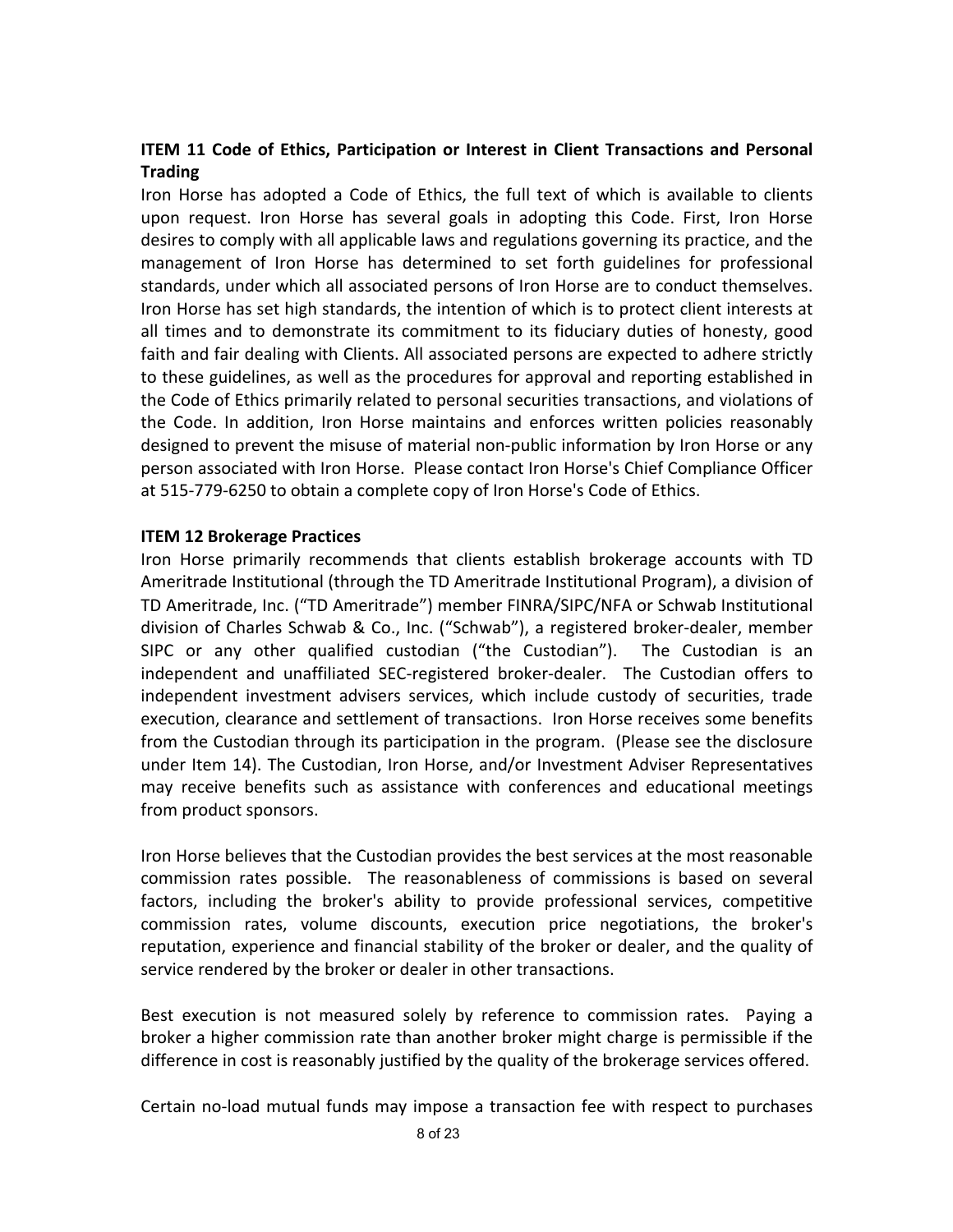made through a broker/dealer like the Custodian that clients would not have to pay if they dealt directly with that no-load fund. However, the advantages of a consolidated account with centralized bookkeeping and reporting, direct access to funds with a single telephone call, as well as less expensive commission rates on individual stocks and bonds than those available through a full-service broker far outweigh the small transaction fees. It may be the case that the recommended broker charges a higher fee for a particular type of service, such as commission rates. Clients that elect the services of broker/dealers other than those recommended may be subject to additional service fees imposed by Iron Horse at its discretion and also may not be able to participate in aggregate trading practices.

Clients primarily grant Iron Horse discretionary authority over the selection of and amounts of securities to be bought and/or sold for their account without obtaining their prior consent or approval from the client. (See Advisory Business) The trading authority will allow Iron Horse to take advantage of time-sensitive market conditions in securities, which are consistent with the client's prior stated investment objectives. However, Iron Horse's investment authority may be subject to specified investment objectives, guidelines, and/or conditions imposed by the client. For example, a client may specify that the investment in any particular stock or industry should not exceed specified percentages of the value of the portfolio and/or restrictions or prohibitions of transactions in the securities of a specific industry. Iron Horse does not participate in initial public offerings.

Iron Horse may recommend that certain clients utilize the active non-discretionary management of a portion of their assets by or among certain independent investment managers either directly or through programs sponsored by CLS Investments through Charles Schwab and/or FTJ Fundchoice through Huntington National Bank. Iron Horse will continue to render advisory services to the client relative to the ongoing monitoring and account performance.

## **Brokerage for Client Referrals**

Typically, clients are referred to TD Ameritrade or Schwab and Iron Horse does not receive referrals from TD Ameritrade or Schwab.

## **Directed Brokerage**

A client may direct Iron Horse to use a specific broker; however, the broker may not wish to establish a new relationship with Iron Horse.

Iron Horse participates in the Custodian institutional customer program and Iron Horse may recommend the Custodian to Clients for custody and brokerage services. There is no direct link between Iron Horse's participation in the program and the investment advice it gives to its clients, although Iron Horse receives economic benefits through its participation in the program that are typically not available to the Custodian retail investors. These benefits include the following products and services (provided without cost or at a discount): receipt of duplicate client statements and confirmations;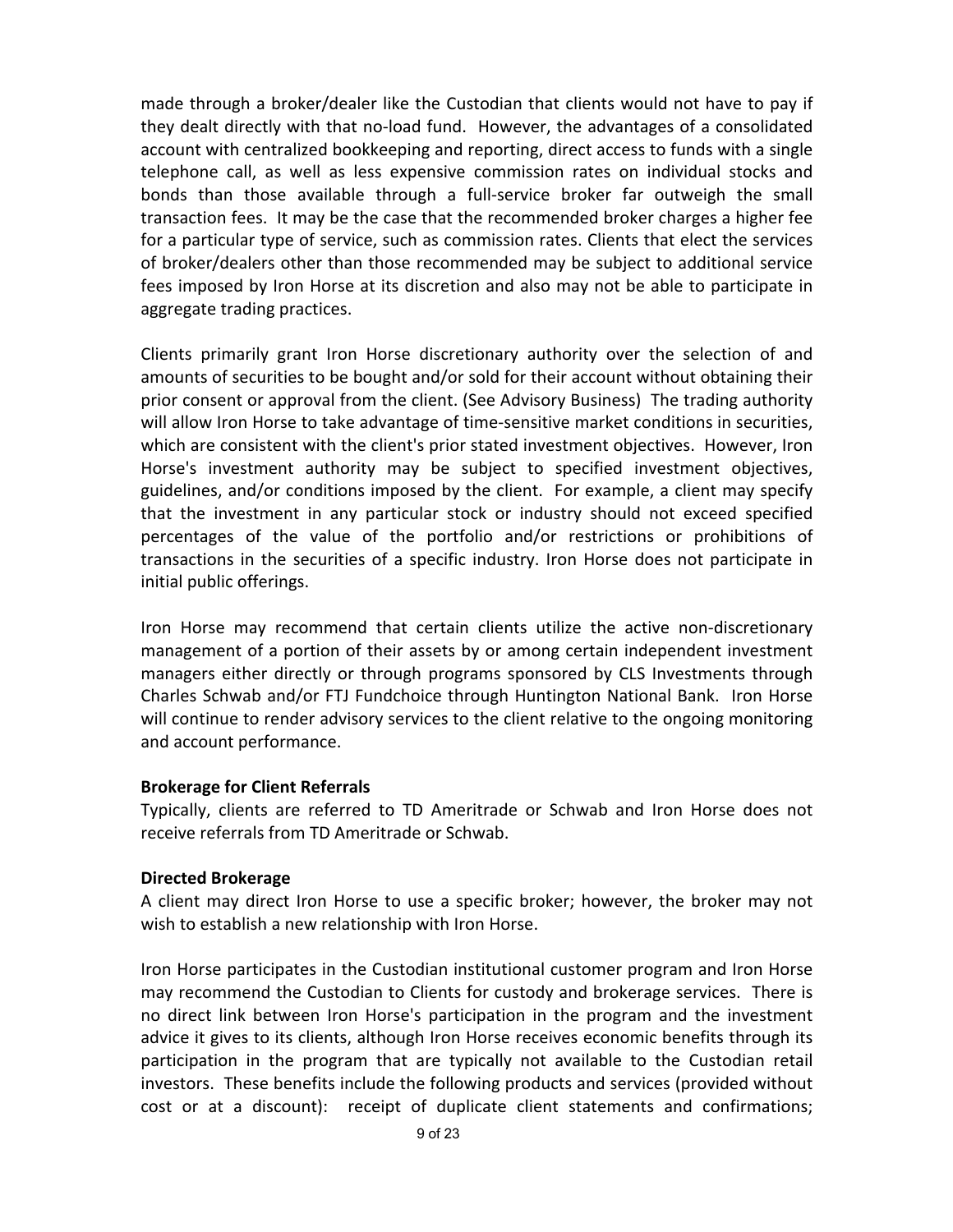research related products and tools; consulting services; access to a trading desk serving adviser participants; access to block trading (which provides the ability to aggregate securities transactions for execution and then allocate the appropriate shares to client accounts); the ability to have advisory fees deducted directly from client accounts; access to an electronic communications network for client order entry and account information; access to mutual funds with no transaction fees and to certain institutional money managers; and discounts on compliance, marketing, research, technology, and practice management products or services provided to Iron Horse by third party vendors. The Custodian may also have paid for business consulting and professional services received by Iron Horse's related persons. Some of the products and services made available by the Custodian through the program may benefit Iron Horse but may not directly benefit its client accounts. These products or services may assist Iron Horse in managing and administering client accounts, including accounts not maintained at the Custodian.

Other services made available by the Custodian are intended to help Iron Horse manage and further develop its business enterprise. The benefits received by Iron Horse or its personnel through participation in the program do not depend on the amount of brokerage transactions directed to the Custodian. As part of its fiduciary duties to clients, Iron Horse endeavors at all times to put the interests of its clients first. Clients should be aware, however, that the receipt of economic benefits by Iron Horse or its related persons in and of itself creates a conflict of interest and may influence Iron Horse's choice of the Custodian for custody and brokerage services.

## **Aggregation of Orders**

Iron Horse may aggregate orders with respect to a security if such aggregation is consistent with achieving best execution for the various client accounts. When orders are aggregated, each participating account will receive the average share price for all transactions in a particular security effected to fill such orders on a given business day. Transaction costs will generally be allocated upon each account's participation in the transaction. Specific allocations may be chosen based upon an account's existing positions in securities, the cash availability of one or more particular accounts, a partial fill of the aggregated trade, tax reasons, or the required minimum trade lot sizes for foreign securities.

If it is not possible to aggregate a trade, a client may receive a different price on a security transaction and may not be able to purchase or sell the same quantity of a security. In addition, clients that elect the services of broker/dealers other than those recommended may not be able to participate in aggregate trading practices.

## **ITEM 13 Review of Accounts**

The review process is, at a minimum, completed quarterly. Iron Horse continuously monitors portfolios and rebalances when appropriate. Investment Adviser Representatives are responsible for completing all client reviews.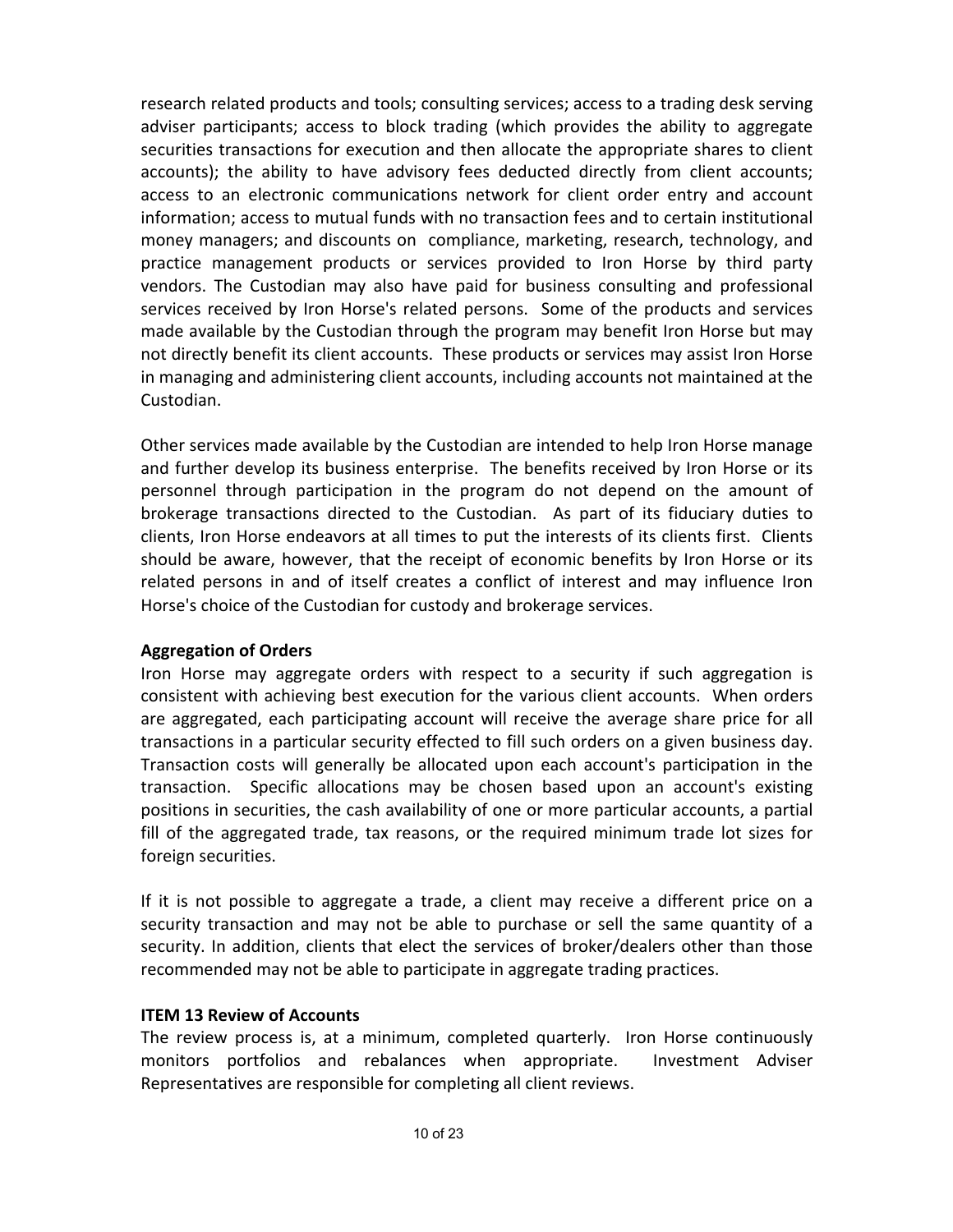The custodian provides quarterly reports that detail portfolio returns on a quarterly and year-to-date basis. Investors are provided with comparable benchmarks to make a fair assessment of the value provided.

## **ITEM 14 Client Referrals and Other Compensation Other Compensation**

As disclosed under Item 12, above, Iron Horse participates in the Custodian institutional customer program and Iron Horse may recommend the Custodian to Clients for custody and brokerage services. There is no direct link between Iron Horse's participation in the program and the investment advice it gives to its Clients, although Iron Horse receives economic benefits through its participation in the program that are typically not available to the Custodian retail investors. These benefits include the following products and services (provided without cost or at a discount): receipt of duplicate Client statements and confirmations; research related products and tools; consulting services; access to a trading desk serving Iron Horse participants; access to block trading (which provides the ability to aggregate securities transactions for execution and then allocate the appropriate shares to Client accounts); the ability to have advisory fees deducted directly from Client accounts; access to an electronic communications network for Client order entry and account information; access to mutual funds with no transaction fees and to certain institutional money managers; and discounts on compliance, marketing, research, technology, and practice management products or services provided to Iron Horse by third party vendors. The Custodian may also have paid for business consulting and professional services received by Iron Horse's related persons. Some of the products and services made available by the Custodian through the program may benefit Iron Horse but may not benefit its Client accounts. These products or services may assist Iron Horse in managing and administering Client accounts, including accounts not maintained at the Custodian. Other services made available by the Custodian are intended to help Iron Horse manage and further develop its business enterprise. The benefits received by Iron Horse or its personnel through participation in the program do not depend on the amount of brokerage transactions directed to the Custodian. As part of its fiduciary duties to clients, Iron Horse endeavors at all times to put the interests of its clients first. Clients should be aware, however, that the receipt of economic benefits by Iron Horse or its related persons in and of itself creates a conflict of interest and may influence the Iron Horse's choice of the Custodian for custody and brokerage services.

Iron Horse may receive access to product research, services, technology and other educational information to help it operate efficiently, grow its business and deliver exceptional service to clients. Custodians or other investment companies may provide some or all of these services. No client is charged for these services and the information received may be used to benefit all clients of Iron Horse.

Iron Horse understands and acknowledges that at all times it owes a fiduciary duty to clients to obtain best execution for their transactions. Iron Horse believes the relationships with these companies help them to execute securities transactions for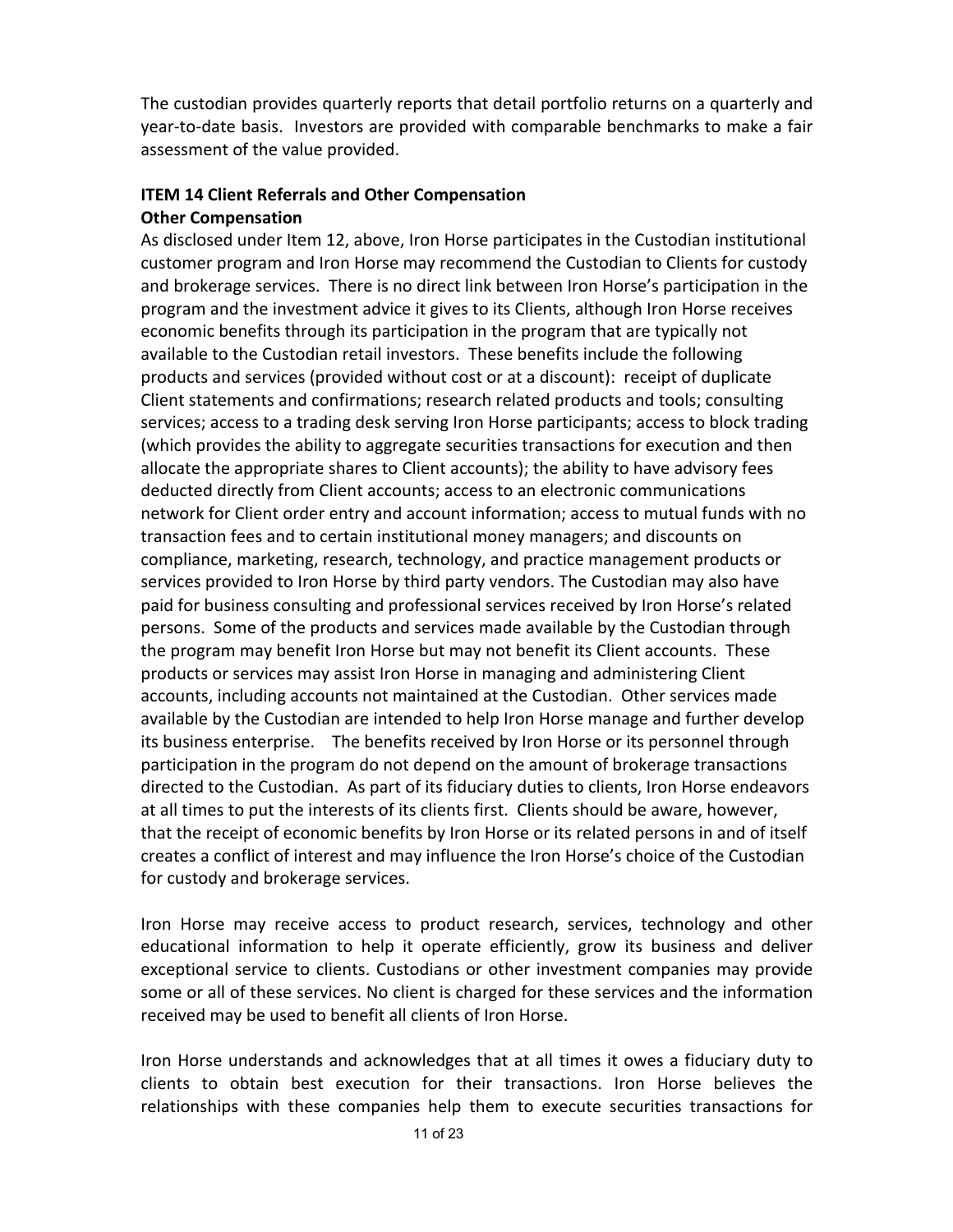clients in such a manner that the client's total cost in each transaction is as favorable as possible under prevailing market conditions.

Clients may pay higher account maintenance or trading fees than what is available at other firms.

## **Client Referrals**

Iron Horse does not compensate for client referrals.

## **ITEM 15 Custody**

Iron Horse does **not** have physical custody of any client funds or securities. Client assets are held by qualified custodians. Clients may have standing letters of authorization on their accounts. We have reviewed those relationships and determined that they meet the IAA no action letter seven conditions and do not trigger the surprise custody audit.

Custodian sends account statements directly to clients on at least a quarterly basis. Clients should carefully review these statements, and should compare these statements to any account information provided by us.

## **ITEM 16 Investment Discretion**

Iron Horse primarily manages client accounts on a discretionary basis. When the client signs the Iron Horse Investment Management Agreement, the client authorizes Iron Horse to affect exchanges between the specific investments in accordance with Iron Horse's buy or sell decisions, without Client's prior approval. Clients will also complete the required forms with the custodian to grant this access. Normally, this is part of the custodians account application.

## **ITEM 17 Voting Client Securities**

Iron Horse will not vote proxies on behalf of client accounts. Although Iron Horse may, on rare occasions and only at the client's request, offer clients advice regarding corporate actions and the exercise of proxy voting rights.

## **ITEM 18 Financial Information**

Iron Horse does not require or solicit prepayment of more than \$1,200 in fees per client, six months or more in advance. Iron Horse does not have any adverse financial information to disclose.

## *Privacy Notice To Our Clients.*

We have adopted this policy with recognition that protecting the privacy and security of the personal information we obtain about our customers is an important responsibility. We also know that the customer expects us to service their accounts in an accurate and efficient manner. To do so, we must collect and maintain certain personal information about our customers. We want the customer to know what information we collect and how we use and safeguard that information.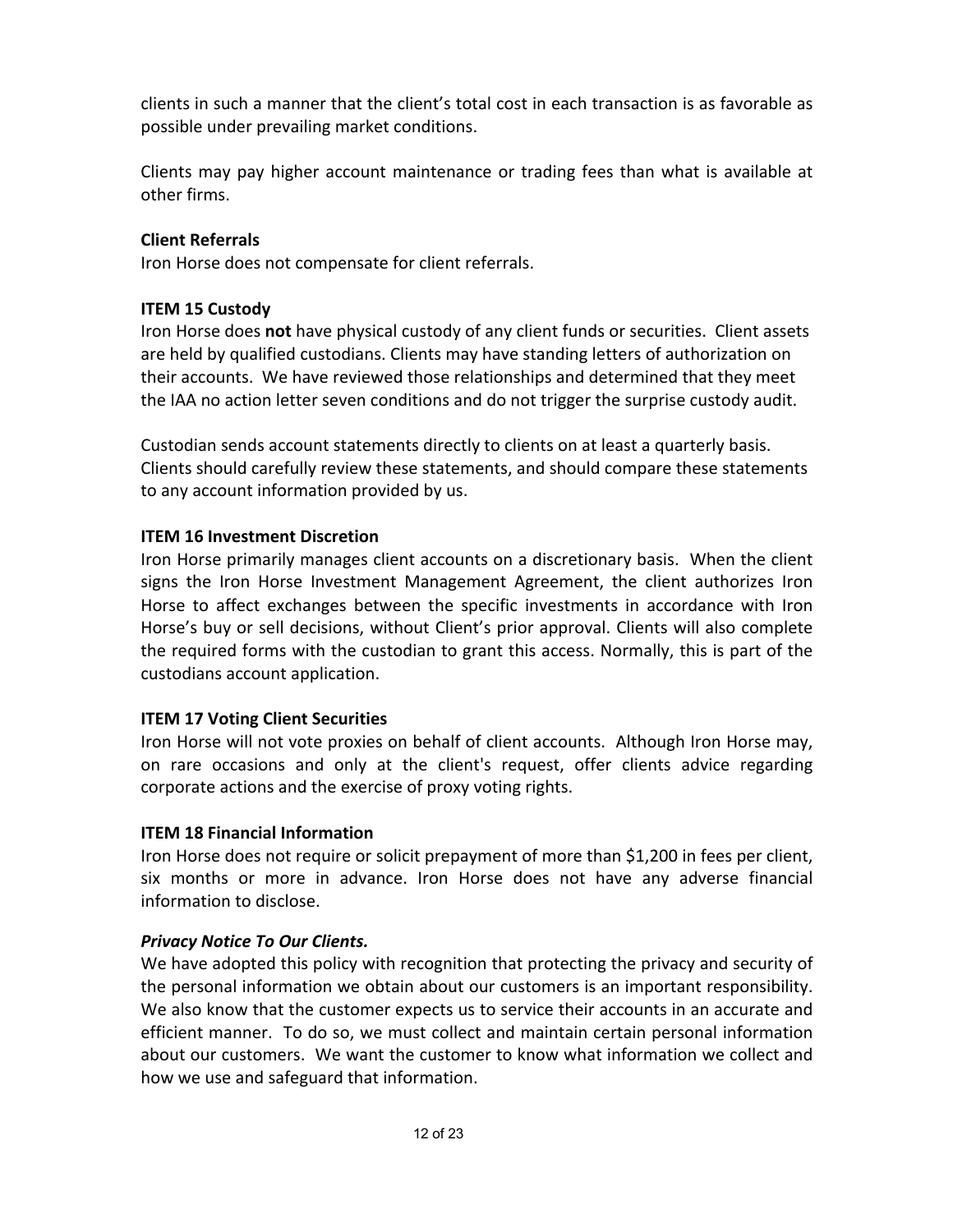## *What Information We Collect*

We collect certain nonpublic personal identifying information about our customers (such as name, address, social security number, etc.) from information that the customer provides on applications or other forms as well as communications (electronic, telephone, written, or in person) with the customer or authorized representatives (such as attorneys, accountants, etc.). We also collect information about brokerage accounts and transactions (such as purchases, sales, account balances, inquiries, etc.).

## *What Information We Disclose*

We do not disclose the nonpublic personal information we collect about our customers to anyone except: (i) in furtherance of our business relationship and then only to those persons necessary to effect the transactions and provide the services that the customer authorizes (such as broker-dealers, custodians, independent managers, etc.); (ii) persons assessing our compliance with industry standards (e.g. professional licensing authorities, etc.); (iii) our attorneys, accountants, and auditors; or (iv) as otherwise provided by law. We are permitted by law to disclose the nonpublic personal information about our customers to governmental agencies and other third parties in certain circumstances (such as third parties that perform administrative or marketing services on our behalf or for joint marketing programs). These third parties are prohibited to use or share the information for any purpose. If the customer decides at some point to either terminate our services or become an inactive customer, we will continue to adhere to our privacy policy, as may be amended from time to time.

## *Security of Customer Information*

We restrict access to customer nonpublic personal information to those employees who need to know that information to service the accounts. We maintain physical, electronic, and procedural safeguards that comply with applicable federal or state standards to protect customer personal information.

## *Changes To Our Privacy Policy Or Relationship With The Customer*

Our policy about obtaining and disclosing information may change from time to time. We will provide the customer notice of any material change to this policy before we implement the change.

If your personal information with us becomes inaccurate, or if you need to make a change to that information, please contact us at the number shown below so we can update our records.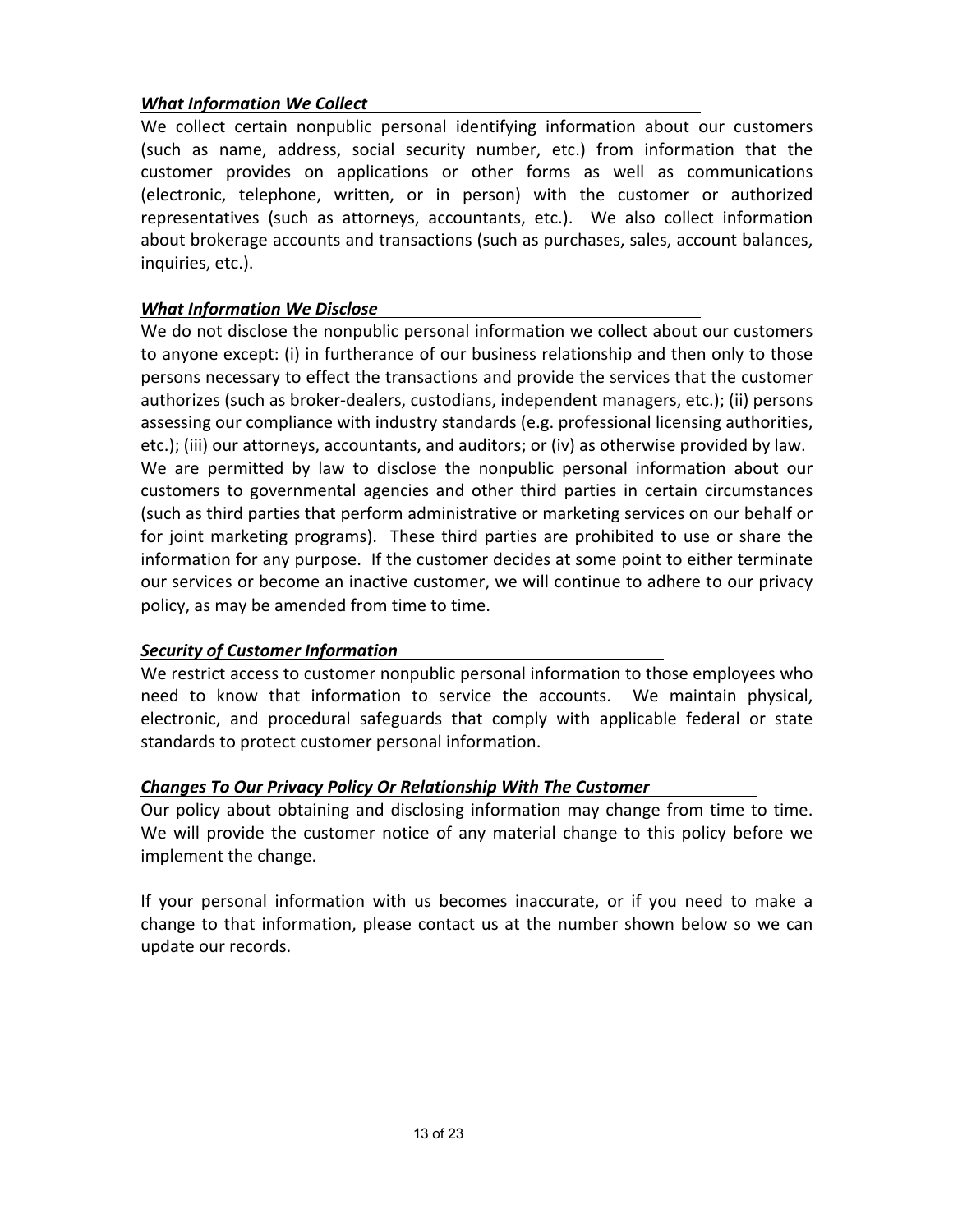**Dennis L. Markway Iron Horse Wealth Management, LLC 8711 Windsor Parkway, Suite 4 Johnston, Iowa 50131 Telephone: 515-779-6250**

**Website: www.ironhorsewm.com**

**CRD Number: 4373615**

**July 27, 2021**

**This brochure supplement provides information about Dennis L. Markway that supplements the Iron Horse Wealth Management brochure. You should have received a copy of that brochure. Please contact Dennis L. Markway, Chief Compliance Officer, at 515-779-6250 or dmarkway@ironhorsewm.com if you did not receive Iron Horse Wealth Management's brochure or if you have any questions about the contents of this supplement.**

**Additional information about Dennis L. Markway also is available on the SEC's website at www.adviserinfo.sec.gov.**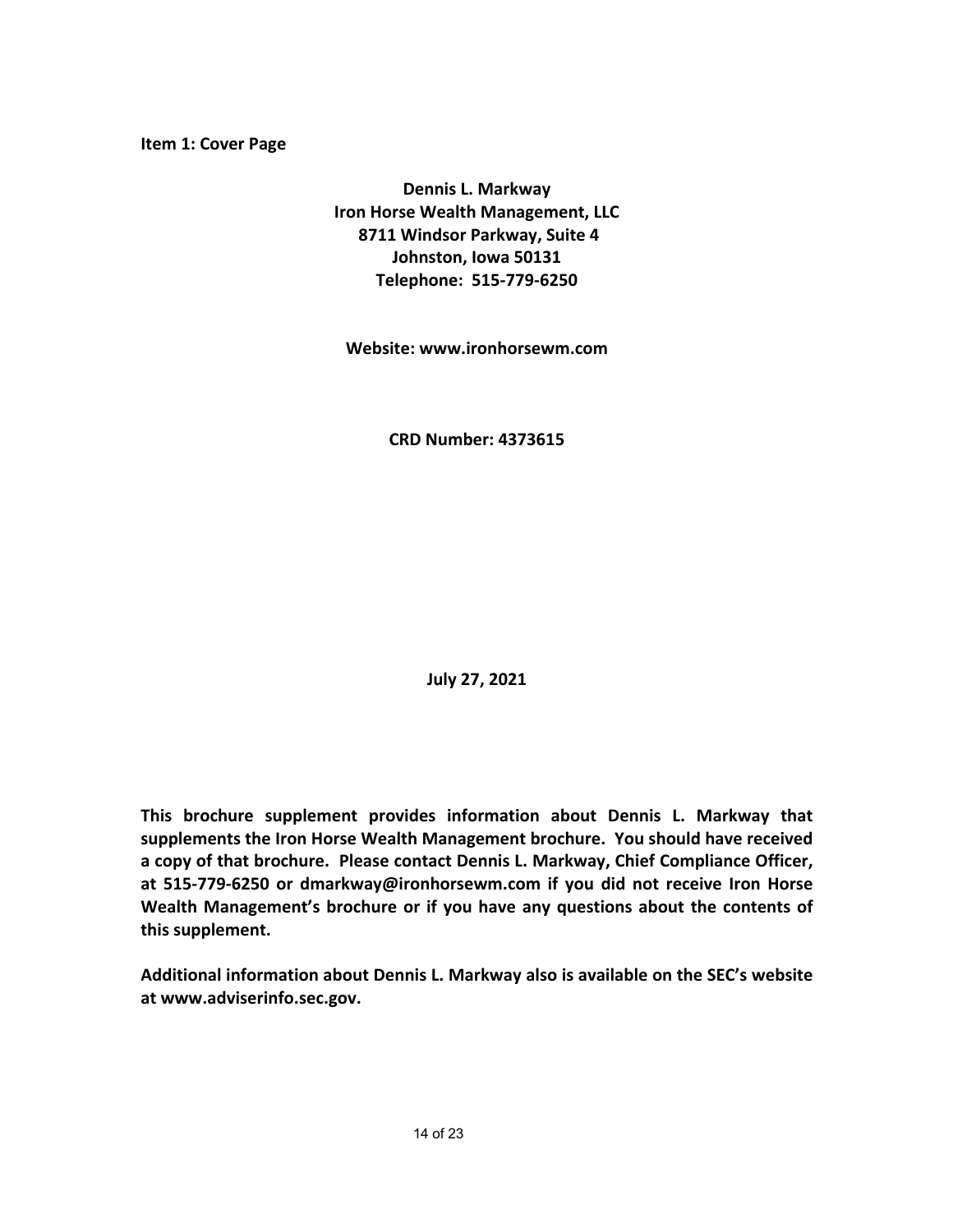### **Dennis L Markway, CFP** Year of Birth: 1972

Formal Education after High School: Central College, 1995 BA University of Northern Iowa, 1997 MA Business Background for the Previous Five Years: Iron Horse Wealth Management, LLC, Johnston, Iowa, Managing Member, 07/2012 to Present Invest Financial Corporation, Director of Financial Planning, 8/2007 to 07/2012

Mr. Markway earned the Certified Financial Planner (CFP) designation in 2005. In order to achieve and maintain certification,  $CF^{\circ}$  professionals must: 1) pass the comprehensive CFP® Certification Examination, 2) pass the CFP Board's Fitness Standards for Candidates and Registrants, 3) agree to abide by CFP Board's Code of Ethics and Professional Responsibility and Rules of Conduct which put clients' interests first, 4) comply with the Financial Planning Practice Standards which spell out what clients should be able to reasonably expect from the financial planning engagement, and 5) complete 30 hours of continuing education (including 2 hours of approved Ethics CE) every two years. - See more at: http://www.cfp.net/become-a-cfp-professional/cfp-certificationrequirements#sthash.qwXJz3yF.dpuf.

### **ITEM 3 Disciplinary Information**

There are no legal or disciplinary events that are related to the above listed supervised person.

### **ITEM 4 Other Business Activities**

The above listed supervised person does not have a pending application to register as a registered representative, an associated person of a futures commission merchant, a commodity pool operator, or a commodity trading adviser.

# **ITEM 5 Additional Compensation**

None.

### **ITEM 6 Supervision**

Dennis L. Markway, Chief Compliance Officer, is responsible for monitoring the activities of Iron Horse's supervised persons. Mr. Markway's telephone number is 515-779-6250. Mr. Markway conducts all client contact and continuously reviews investment strategies and market conditions. Iron Horse has an Investment Adviser Supervisory Manual and Code of Ethics that are annually reviewed.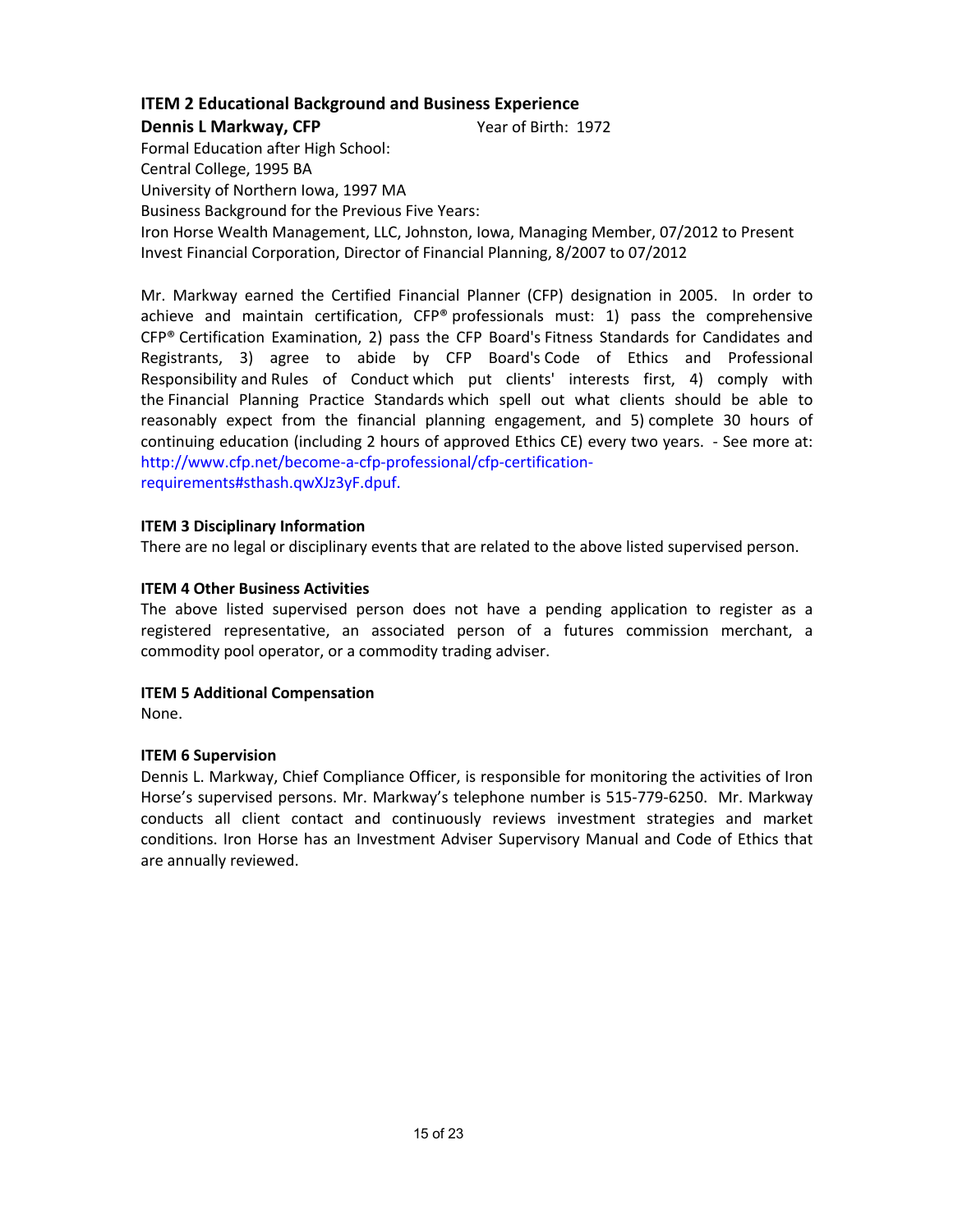**Greg J. Hayes Iron Horse Wealth Management, LLC 8711 Windsor Parkway, Suite 4 Johnston, Iowa 50131 Telephone: 515-779-6250**

**Website: www.ironhorsewm.com**

**CRD Number: 6588892**

**July 27, 2021**

**This brochure supplement provides information about Greg J. Hayes that supplements the Iron Horse Wealth Management brochure. You should have received a copy of that brochure. Please contact Dennis L. Markway, Chief Compliance Officer, at 515- 779-6250 or dmarkway@ironhorsewm.com if you did not receive Iron Horse Wealth Management's brochure or if you have any questions about the contents of this supplement.**

**Additional information about Greg J. Hayes also is available on the SEC's website at www.adviserinfo.sec.gov.**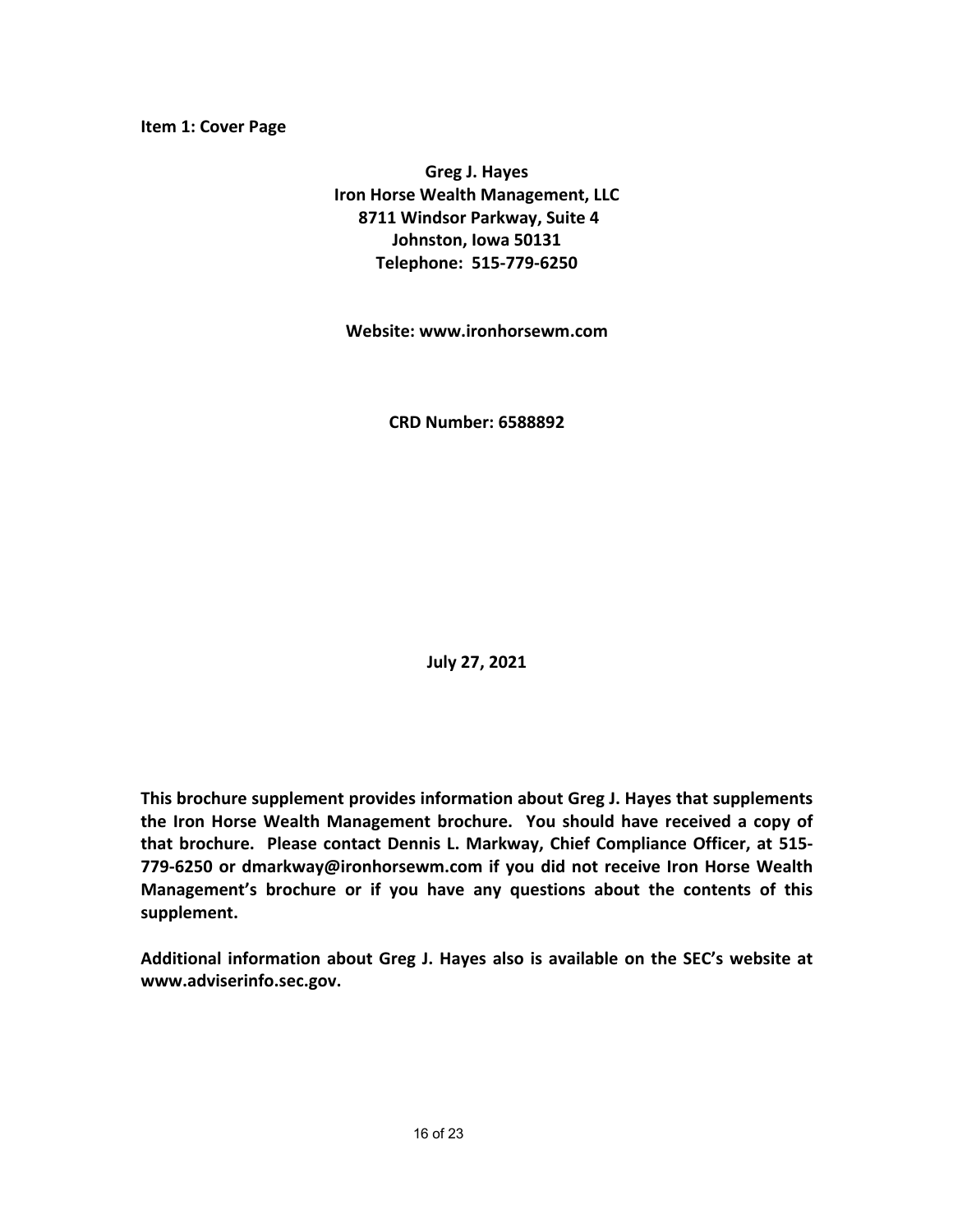**Greg J. Hayes, AIF** Year of Birth: 1977

Formal Education after High School: Loras College in 1999, BA Finance He has passed the Series 65 Examination In 12/2017, he has obtained his Accredited Investment Fiduciary (AIF) designation from fi360.

The Accredited Investment Fiduciary (AIF) designation represents a thorough knowledge of and ability to apply the fiduciary Practices. Through fi360's AIF Training programs, AIF designees learn the Practices and the legal and best practice framework they are built upon. AIF designees have a reputation in the industry for the ability to implement a prudent process into their own investment practices as well as being able to assist others in implementing proper policies and procedures. AIF Training curriculum is offered in distance education or a blended learning option to suit each student's needs. Each format culminates in the 60 question AIF exam, which students seeking the AIF designation must pass with 75% correct answers. The exam is a 90 minute, closed-book exam, and students may not use any course materials or notes. After passing the exam, students submit designee applications and their first designee fee.

Business Background for the Previous Five Years:

Iron Horse Wealth Management, LLC, Johnston, Iowa, Investment Adviser Representative, 12/2015 to Present

Midwest Heritage Bank, West Des Moines, Iowa, Bank Manager, 10/2011 to 12/2015 Wells Fargo, Des Moines, Iowa, Banker, 09/2003 to 10/2011

### **ITEM 3 Disciplinary Information**

There are no legal or disciplinary events that are related to the above listed supervised person.

### **ITEM 4 Other Business Activities**

The above listed supervised person does not have a pending application to register as a registered representative, an associated person of a futures commission merchant, a commodity pool operator, or a commodity trading adviser.

### **ITEM 5 Additional Compensation**

None.

### **ITEM 6 Supervision**

Dennis L. Markway, Chief Compliance Officer, is responsible for monitoring the activities of Iron Horse's supervised persons. Mr. Markway's telephone number is 515-779-6250. Mr. Markway conducts all client contact and continuously reviews investment strategies and market conditions. Iron Horse has an Investment Adviser Supervisory Manual and Code of Ethics that are annually reviewed.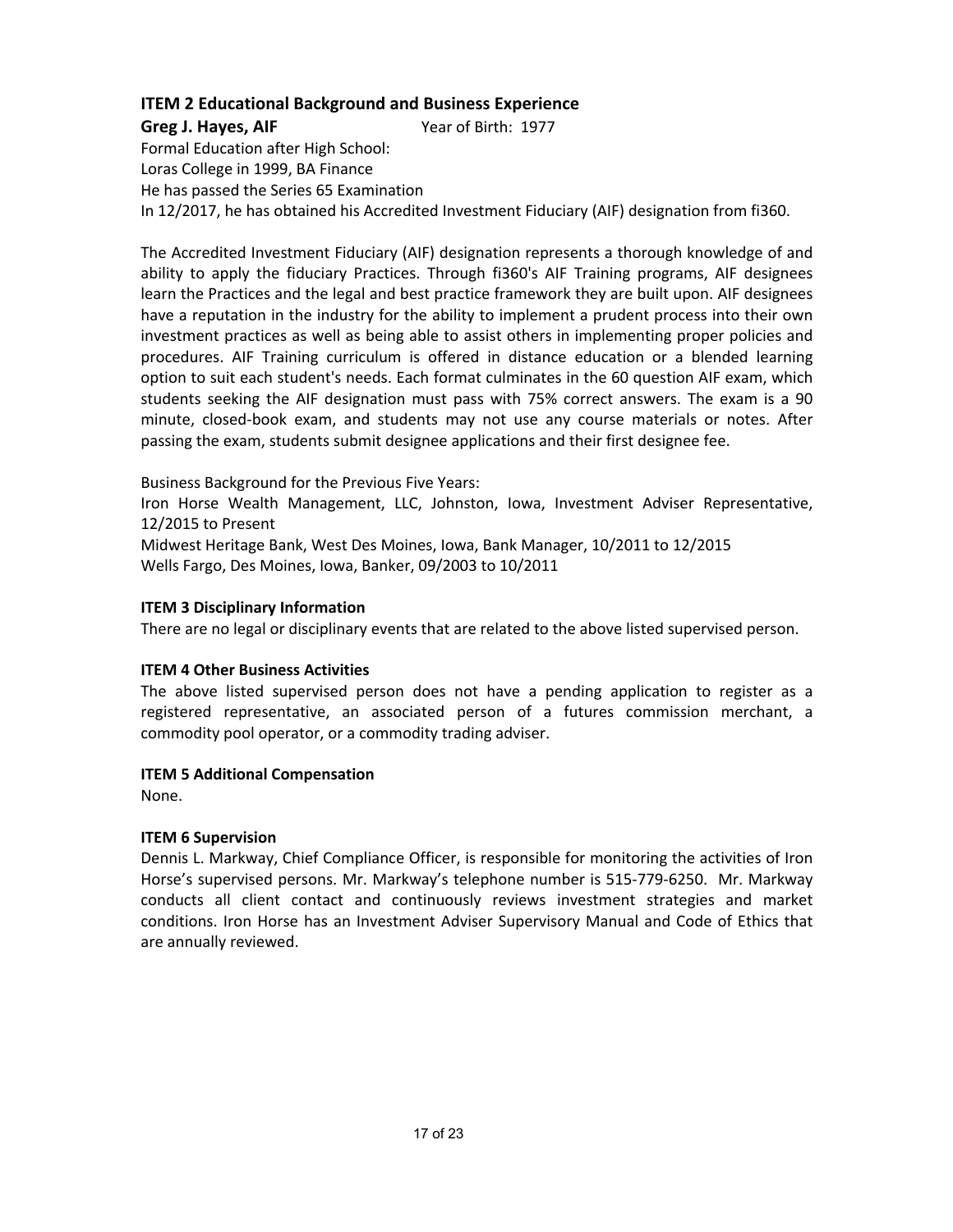**Daniel Lee Beyer Iron Horse Wealth Management, LLC 8711 Windsor Parkway, Suite 4 Johnston, Iowa 50131 Telephone: 515-779-6250**

**Website: www.ironhorsewm.com**

**CRD Number: 6641102**

**July 27, 2021**

**This brochure supplement provides information about Daniel Beyer that supplements the Iron Horse Wealth Management brochure. You should have received a copy of that brochure. Please contact Dennis L. Markway, Chief Compliance Officer, at 515-779-6250 or dmarkway@ironhorsewm.com if you did not receive Iron Horse Wealth Management's brochure or if you have any questions about the contents of this supplement.**

**Additional information about Daniel Beyer also is available on the SEC's website at www.adviserinfo.sec.gov.**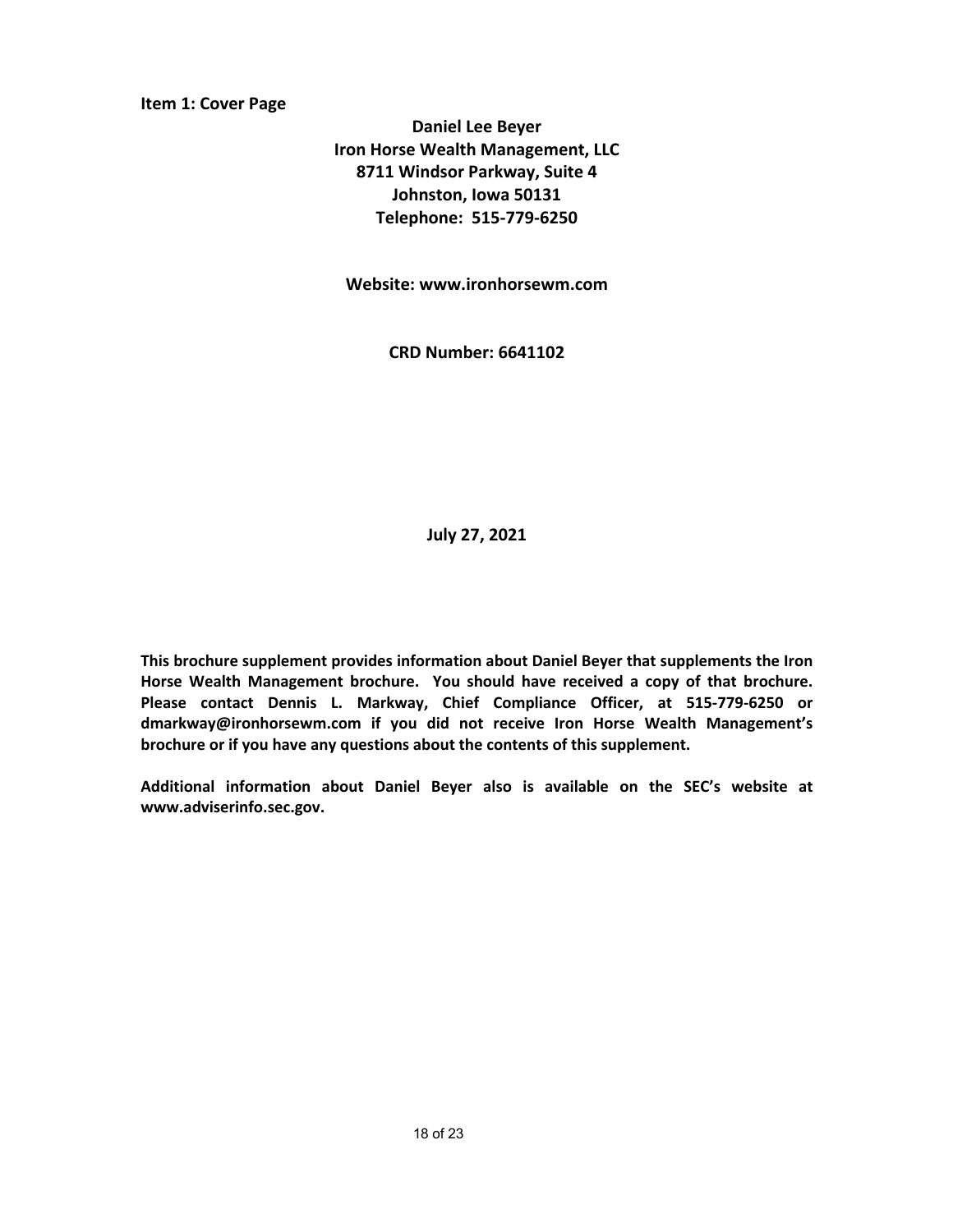**Daniel Beyer** Year of Birth: 1981

Formal Education after High School:

He received a degree in Communication from the Central College in 2004 and received an MBA from Iowa State in 2015. He has passed the Series 65 securities license examination.

Business Background for the Previous Five Years: Iron Horse Wealth Management, LLC, Johnston, Iowa, Investment Adviser Representative, 5/2018 to Present

Kabel Business Services, West Des Moines, Iowa, Vice President – Sales, 02/2013-05/2018

### **ITEM 3 Disciplinary Information**

There are no legal or disciplinary events that are related to the above listed supervised person.

#### **ITEM 4 Other Business Activities**

The above listed supervised person does not have a pending application to register as a registered representative, an associated person of a futures commission merchant, a commodity pool operator, or a commodity trading adviser.

#### **ITEM 5 Additional Compensation**

None.

#### **ITEM 6 Supervision**

Dennis L. Markway, Chief Compliance Officer, is responsible for monitoring the activities of Iron Horse's supervised persons. Mr. Markway's telephone number is 515-779-6250. Mr. Markway conducts all client contact and continuously reviews investment strategies and market conditions. Iron Horse has an Investment Adviser Supervisory Manual and Code of Ethics that are annually reviewed.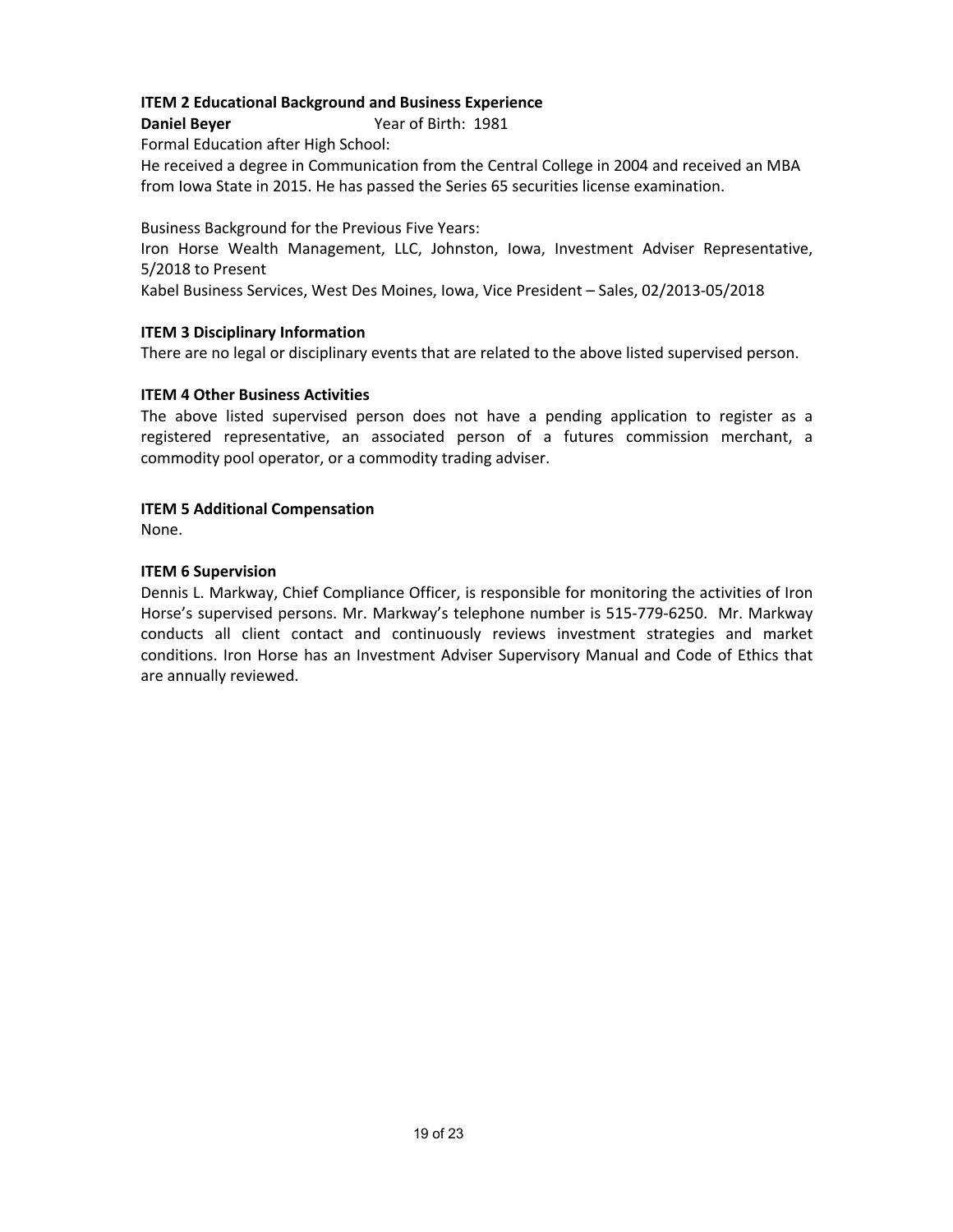**Mark Alan Broderick Iron Horse Wealth Management, LLC 8711 Windsor Parkway, Suite 4 Johnston, Iowa 50131 Telephone: 515-779-6250**

**Website: www.ironhorsewm.com**

**CRD Number: 7265945**

**July 27, 2021**

**This brochure supplement provides information about Mark Broderick that supplements the Iron Horse Wealth Management brochure. You should have received a copy of that brochure. Please contact Dennis L. Markway, Chief Compliance Officer, at 515-779-6250 or dmarkway@ironhorsewm.com if you did not receive Iron Horse Wealth Management's brochure or if you have any questions about the contents of this supplement.**

**Additional information about Mark Broderick also is available on the SEC's website at www.adviserinfo.sec.gov.**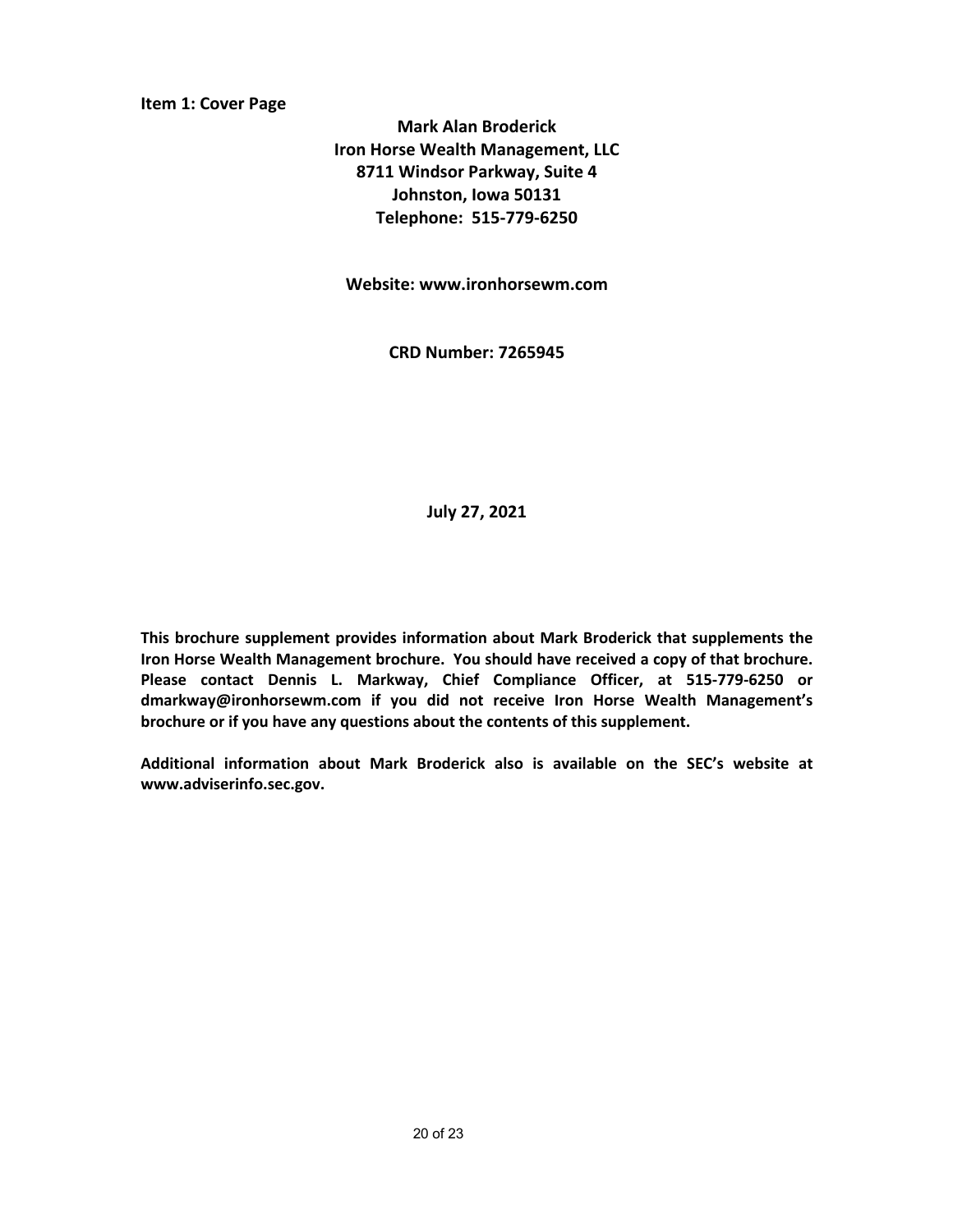**Mark Broderick** Year of Birth: 1998

Formal Education after High School:

He received a degree in Finance, from the Loras College, Dubuque, Iowa in May 2020. He has passed the Series 65 securities license examination, June 2020.

Business Background for the Previous Five Years:

Iron Horse Wealth Management, LLC, Johnston, Iowa, Investment Adviser Representative, 6/2020 to Present

### **ITEM 3 Disciplinary Information**

There are no legal or disciplinary events that are related to the above listed supervised person.

### **ITEM 4 Other Business Activities**

The above listed supervised person does not have a pending application to register as a registered representative, an associated person of a futures commission merchant, a commodity pool operator, or a commodity trading adviser.

### **ITEM 5 Additional Compensation**

None.

### **ITEM 6 Supervision**

Dennis L. Markway, Chief Compliance Officer, is responsible for monitoring the activities of Iron Horse's supervised persons. Mr. Markway's telephone number is 515-779-6250. Mr. Markway conducts all client contact and continuously reviews investment strategies and market conditions. Iron Horse has an Investment Adviser Supervisory Manual and Code of Ethics that are annually reviewed.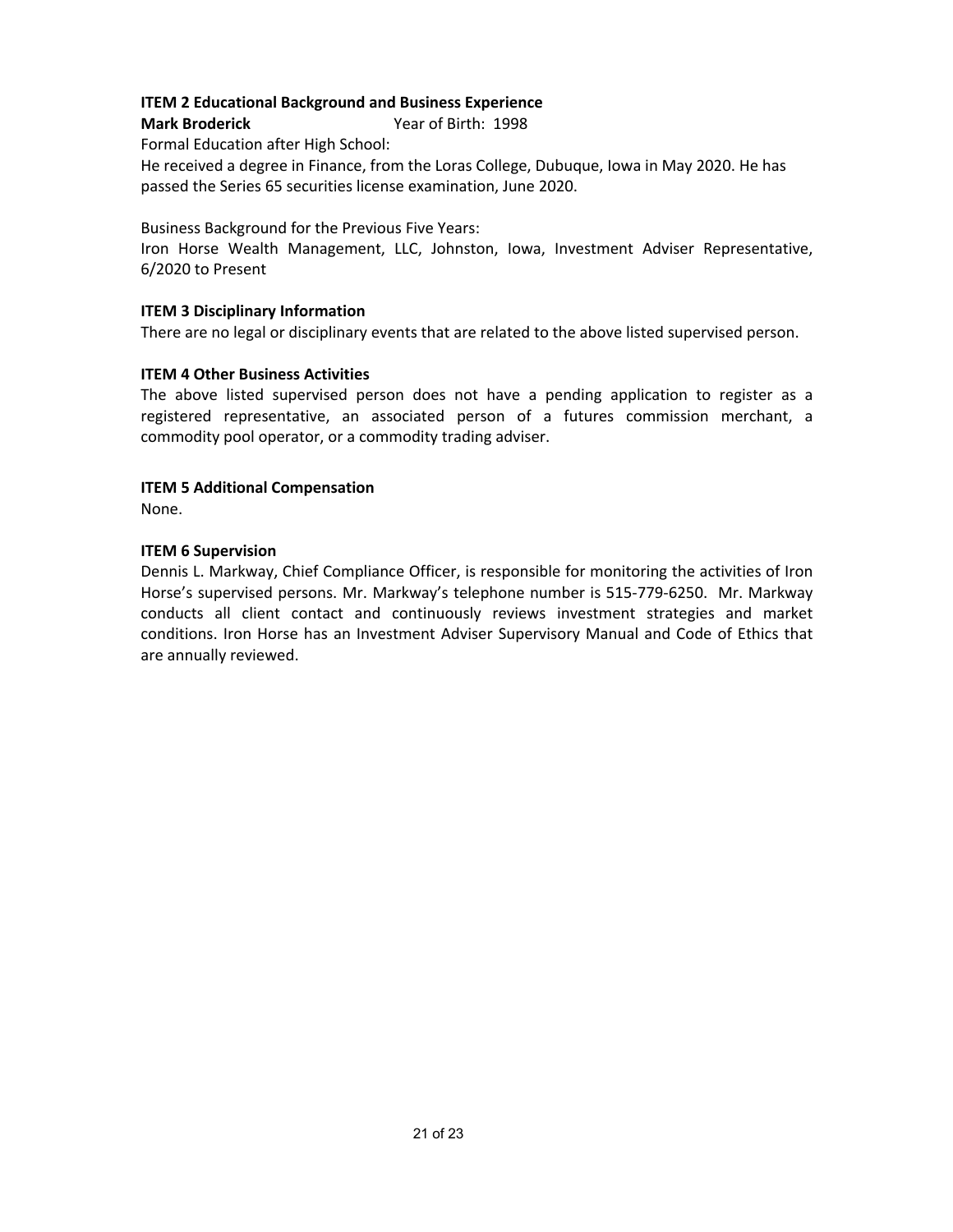**Penny Dyan Schmidt Iron Horse Wealth Management, LLC 8711 Windsor Parkway, Suite 4 Johnston, Iowa 50131 Telephone: 515-779-6250**

**Website: www.ironhorsewm.com**

**CRD Number: 7336547**

**July 27, 2021**

**This brochure supplement provides information about Penny Schmidt that supplements the Iron Horse Wealth Management brochure. You should have received a copy of that brochure. Please contact Dennis L. Markway, Chief Compliance Officer, at 515-779-6250 or dmarkway@ironhorsewm.com if you did not receive Iron Horse Wealth Management's brochure or if you have any questions about the contents of this supplement.**

**Additional information about Penny Schmidt also is available on the SEC's website at www.adviserinfo.sec.gov.**